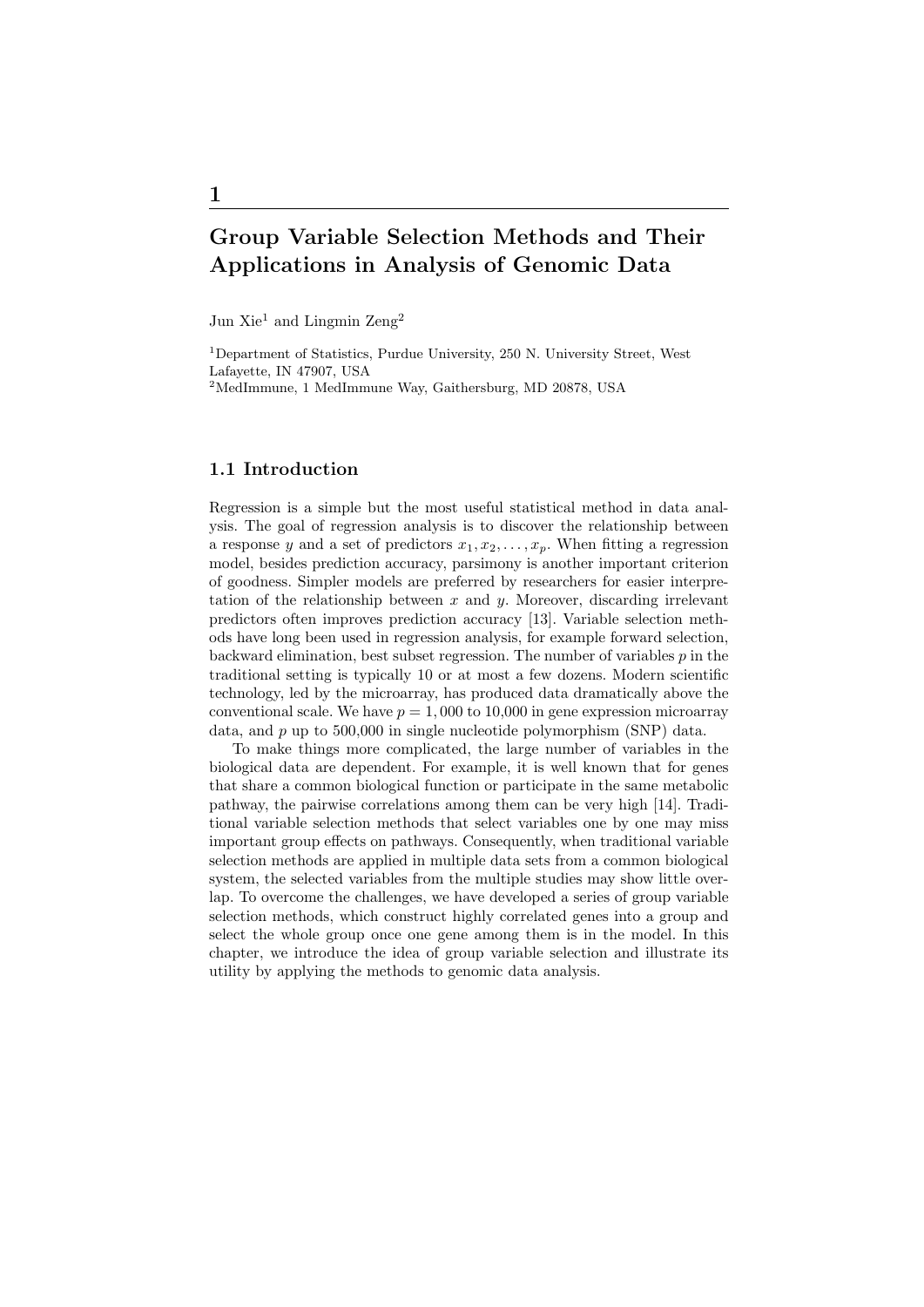# 1.2 Background

## 1.2.1 Existing variable selection methods

We consider a linear regression model

$$
\mathbf{y} = \mathbf{x}_1 \beta_1 + \mathbf{x}_2 \beta_2 + \dots + \mathbf{x}_p \beta_p + \epsilon
$$

where the response y is predicted by p predictors  $x_1, \ldots, x_p$ . Without loss of generality, the response and the predictors are all centered so that there is no intercept in the model. Assume *n* observations and the error term  $\epsilon$  =  $(\epsilon_1, \ldots, \epsilon_n)$  are i.i.d. with mean 0 and variance  $\sigma^2$ . The regression model is often expressed in a matrix format

$$
\mathbf{y} = \mathbf{X}\boldsymbol{\beta} + \boldsymbol{\epsilon}
$$

where  $y \in R^n$ ,  $\mathbf{X} \in R^{n \times p}$ , and  $\beta \in R^p$ .

A traditional variable selection method is known as the best subset selection. The procedure first determines a criterion of model goodness, for example, residual sum of squares, adjusted  $R^2$ , Mallow's  $C_p$ , the Akaike information criterion (AIC), or the Bayesian information criterion (BIC). Then all possible subsets of variables are evaluated by the criterion and the subset that optimizes the criterion is selected. However, when the number of variables  $p$  is large, the best subset selection is computationally intensive. Huo and Ni [5] prove that the best subset selection is an NP-hard (nondeterministic polynomial-time hard) problem. That is, the best subset solution cannot be obtained in computation times as a polynomial of the number of variables. Alternatively, sequential approaches can be used, including forward selection, backward elimination, and stepwise regression. The sequential approaches are computationally less demanding than the best subset selection. However, their heuristic searches of variables cannot guarantee an optimal solution to the regression model.

More recently, penalized least squares methods have been used for variable selection. The most popular one is Lasso (Least absolute shrinkage and selection operator) proposed by Tibshirani [17]. The Lasso estimators are defined by

$$
\hat{\beta}_{Lasso} = \operatorname{argmin}_{\beta} ||\mathbf{y} - \mathbf{X}\beta||^2 + \lambda \sum_{j=1}^{p} |\beta_j|,
$$

where  $\lambda$  is a nonnegative regularization parameter. The second term of the sum of the absolute regression coefficients is usually called  $L_1$  penalty. Equivalently, Lasso is a constrained ordinary least squares that minimizes

$$
||\mathbf{y} - \mathbf{X}\boldsymbol{\beta}||^2
$$
 subject to  $\sum_{j=1}^p |\beta_j| \leq s$ ,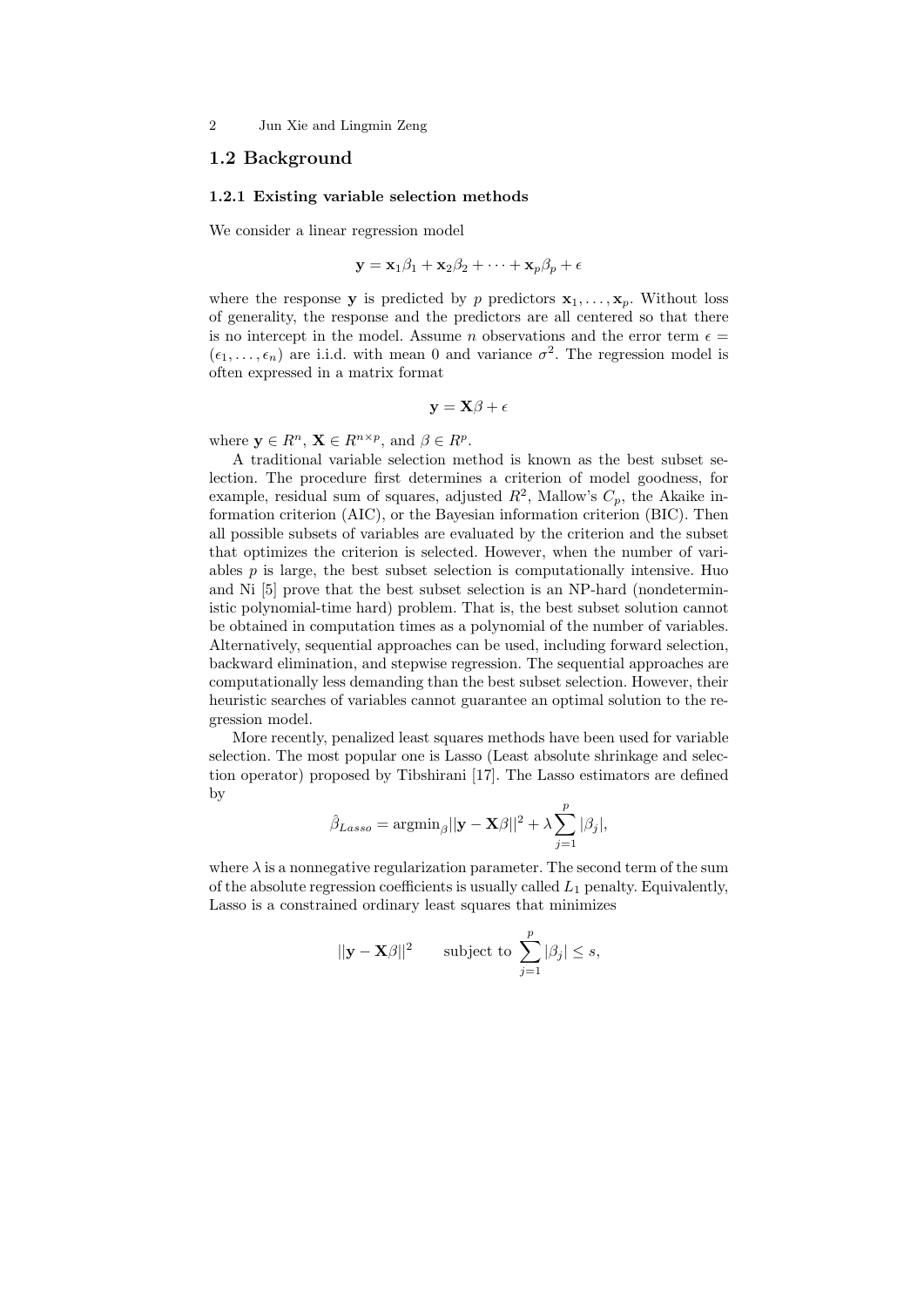where  $s$  is a corresponding regularization parameter. Due to the nature of the  $L_1$  penalty, Lasso shrinks the regression coefficients toward 0 and produces some coefficients that are exactly 0, and hence implements variable selection. Many researchers have studied properties of Lasso [8, 9, 24, 25]. Under certain conditions, Lasso is shown to select the right set of variables with a probability going to 1. However, Lasso's conditions are violated for a group of highly correlated variables. In this situation, Lasso tends to select only one variable from the group and does not care which one is selected.

Efron et al. [3] propose a new variable selection algorithm, Least Angle Regression (LARS), which is a less greedy version of traditional forward selection methods. A special feature of LARS is that a simple modification of the LARS algorithm calculates all possible Lasso estimators but uses computer times an order of magnitude less than Lasso. The efficiency of the LARS algorithm makes it an attractive variable selection method.

Besides Lasso, other penalized least squares approaches have been proposed, using penalty functions more general than the  $L_1$  penalty. Fan and Li [4] define a special penalty function that is singular at the origin to produce sparse coefficient estimators; satisfies certain conditions to produce continuous models; is bounded by a constant to produce nearly unbiased estimators for large coefficients. Their penalty function is called SCAD. Fan and Li [4] show that, with a proper choice of the regularization parameter, SCAD possesses oracle properties, which are referred to that the probability of selecting the right set of variables (with nonzero coefficients) converges to 1 and that the estimators of the nonzero coefficients are asymptotically normal with the same means and covariances as if the zero coefficients were known in advance. Kim et al. [7] also apply SCAD in certain high dimensional data.

The traditional variable selection methods and the later additions Lasso, LARS, SCAD, do not select variable groups. In fact, they all ignore the correlation between the variables. Elastic net proposed by Zou and Hastie [27] is the first variable selection method that works for groups of predictors. Elastic net is also a member of penalized least squares. The penalty function is a linear combination of  $L_1$  and  $L_2$  penalties. By introducing a  $L_2$  penalty term, elastic net encourages strongly correlated variables to be in or out of the model at the same time. This phenomenon is termed "grouping effect". In theory, a strictly convex penalty function provides a sufficient condition for the grouping effect. The  $L_2$  penalty guarantees strict convexity. On the other hand, elastic net does not reveal the underlying group structure in its solution and does not possess the properties introduced by Fan and Li [4] in SCAD.

When people have prior knowledge on variable groups, group Lasso proposed by Yuan and Lin [22] is designed to select pre-defined groups of predictors. Suppose p predictors are divided into J groups with sizes  $k_1, \ldots, k_J$ . The group Lasso estimators are obtained by minimizing

$$
||\mathbf{y} - \sum_{j=1}^{J} \mathbf{X}_{j} \beta_{j}||^{2} + \lambda \sum_{j=1}^{J} ||\beta_{j}||_{K_{j}}
$$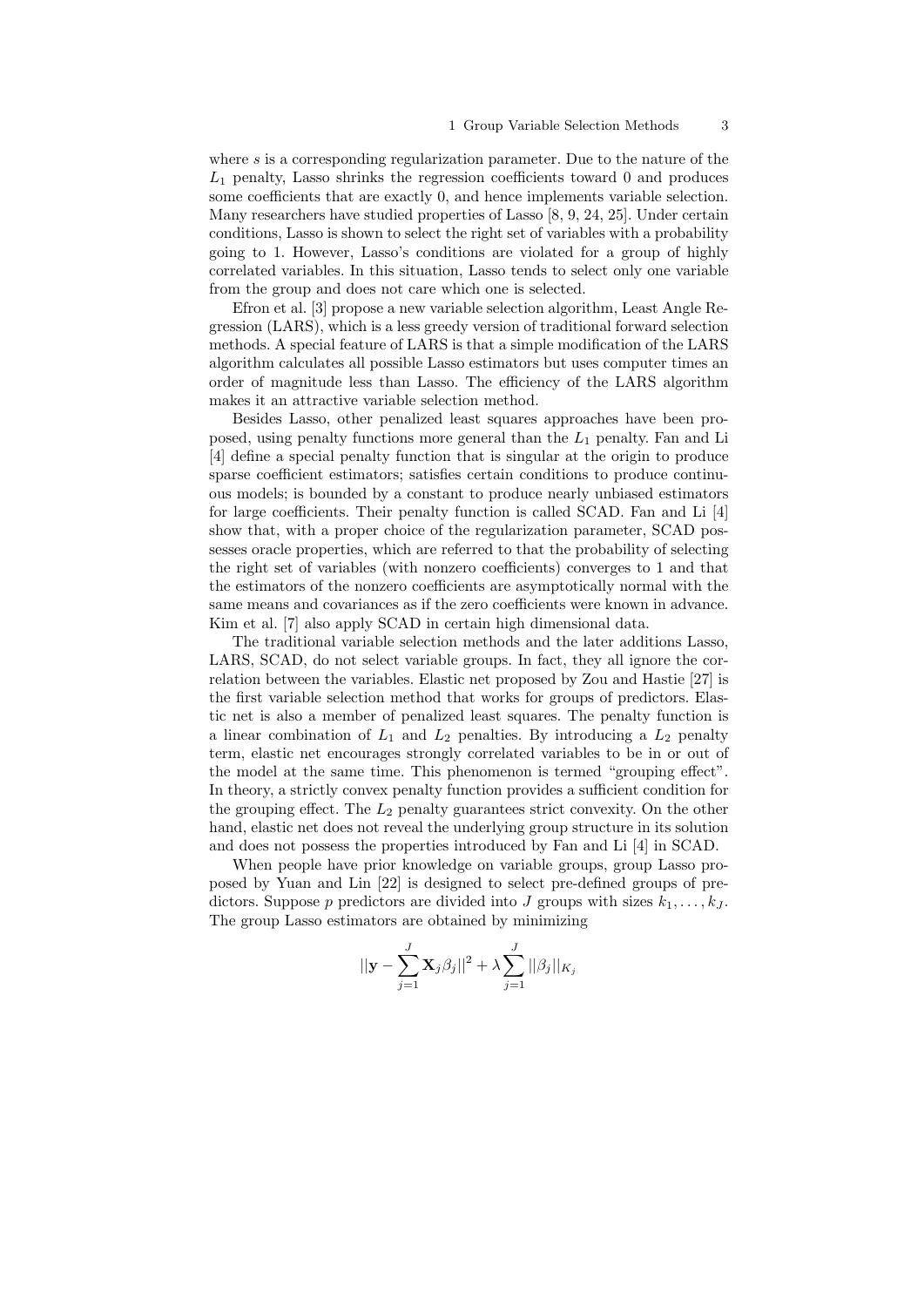where  $\lambda$  is the regularization parameter and  $||z||_K = (z'Kz)^{1/2}$  with a symmetric  $k \times k$  positive definite matrix K. The positive definite matrices  $K_1, \ldots, K_J$  for the J groups can be chosen as identity matrices of sizes  $k_1, \ldots, k_J$  respectively. Yuan and Lin [22] also propose group LARS as an extension of LARS. Group Lasso and group LARS have been used in multifactor ANOVA models, in which each factor may have several levels and can be expressed through a group of dummy variables.

In addition to the frequentist methods, Bayesian interpretations of the penalized regression Ridge and Lasso have been proposed. It can be shown that the Bayesian estimators of the coefficients  $\beta_1, \ldots, \beta_p$  are equivalent to Ridge when we assume normal prior distributions for  $\beta$ 's, and are equivalent to Lasso when we assume Laplace prior distributions [11, 21]. Bayesian approach offers an alternative framework of variable selection. Theoretically, Bayesian methods can deal with high dimensional inter-correlated variables through generalized prior distributions. In practice, Bayesian methods will encounter the same difficulty as its frequentist counterpart.

#### 1.2.2 Large scale genomic data

High-throughput gene expression microarray techniques have now been routinely used in biological applications. An array measures expression levels of thousands of genes simultaneously. Differences between experiment conditions (treatments) are implied by expression variations of a large number of genes. In medical research, microarray is used to detect associations between gene expression profiles and clinical outcomes, for example cancer types or stages. Consider a clinical outcome as the response variable  $y$  and all genes measured in the microarray as the predictor variables  $x_1, \ldots, x_p$ . Then the variables are of high dimension, with complicated dependent structures. Identifying a subset of significant genes that affect the clinical outcome will be a good application of our proposed group selection methods.

In one of our previous projects, we have developed a suite of statistical methods [23] for inferring cis-regulatory modules, which are groups of transcription factors binding in the promoter regions to regulate gene expression. Our approach is an integrative analysis that combines information from multiple types of biological data, including genomic DNA sequences, genome-wide location analysis (ChIP-chip experiments), and gene expression microarray. We first use a hidden Markov model by Wu and Xie [19] to predict a cluster of transcription factor binding sites in DNA sequences. The predictions are refined by regression analysis on gene expression microarray data and/or ChIP-chip binding experiments. We have constructed a regression model that describes a gene of interest as a function of its TFs. The response variable is the gene expression level. The predictor variables are the TF binding levels approximated by the TF gene expression values. We view a combinatorial effect of multiple TFs on the gene through multiple regression analysis. How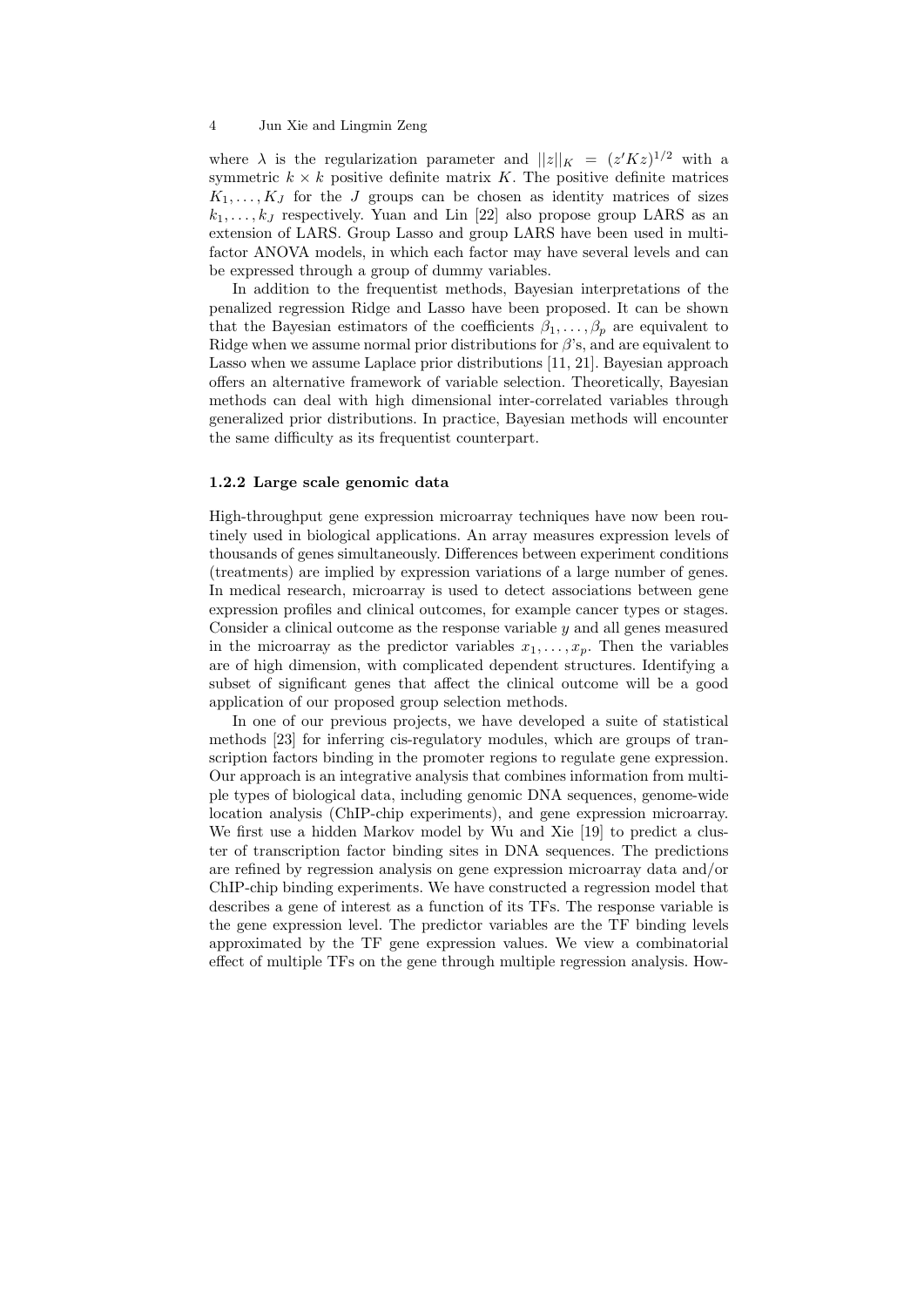ever, the difficulty is to select an appropriate set of TFs which has significant effects on the gene.

Due to complicated dependence among TFs, the problem of selecting TF covariates for a gene posts a challenge to the standard variable selection procedures. Consider a regression example of gene ACE2 versus a set of TFs consisting of Fkh1, Fkh2, Mcm1, Ndd1, Swi4, and Swi6 using Spellman et al.'s [16] yeast cell cycle microarray data. It is known that ACE2 was bound by Fkh1, Fkh2, and the complex Mcm1/Fkh2/Ndd1 [15]. Hence, a good variable selection method is to select the corresponding four TFs as much as possible. The expression levels of FKH1 and FKH2 are highly correlated with a correlation coefficient of 0.63. Using forward selection, Lasso, and elastic net, Fkh2 always enters the model first. However, the standardized regression coefficient of Fkh2 is 0.677 and that of Fkh1 is −0.045, when both Fkh2 and Fkh1 are in the model. The available methods fail to select both Fkh2 and Fkh1 as a group of covariates. In fact, variable selection in regression analysis tends to keep only one variable in the model, whenever there is a group of highly correlated covariates. The group variable selection methods attempt to solve this problem.

Another application of the proposed group variable selection methods is SNP data analysis. SNPs are the most common genetic variations in the human genome and occur once in several hundred base pairs. A SNP is a position at which two alternative bases occur at appreciable frequency  $(1\%)$  in the human population. The NCBI dbSNP database currently stores 5 million human SNPs identified by comparing the DNA of different individuals, making it possible to use them for genome-wide SNP genotyping. SNPs can serve as genetic markers for identifying disease genes by linkage studies in families, linkage disequilibrium in isolated populations, association analysis of patients and controls, and loss-of-heterozygosity studies in tumors [18]. Oligonucleotide SNP microarrays have been developed for high-throughput genotyping of human SNPs with marker number ranging from 10,000 (Mapping 10K array) to 500,000 (Mapping 500K array set). With the technique advances, genome-wide association studies become popular to detect specific DNA variants that contribute to human phenotypes and particularly human diseases. In SNP data analysis, we assume a phenotype of interest as the response variable y, and a large number of SNPs as the predictor variables. The proposed group variable selection methods will be used to identify genetic variants that associate with variation in the phenotype.

# 1.3 gLars and gRidge algorithms

Consider a linear regression model

$$
\mathbf{y} = \mathbf{X}\boldsymbol{\beta} + \boldsymbol{\epsilon},
$$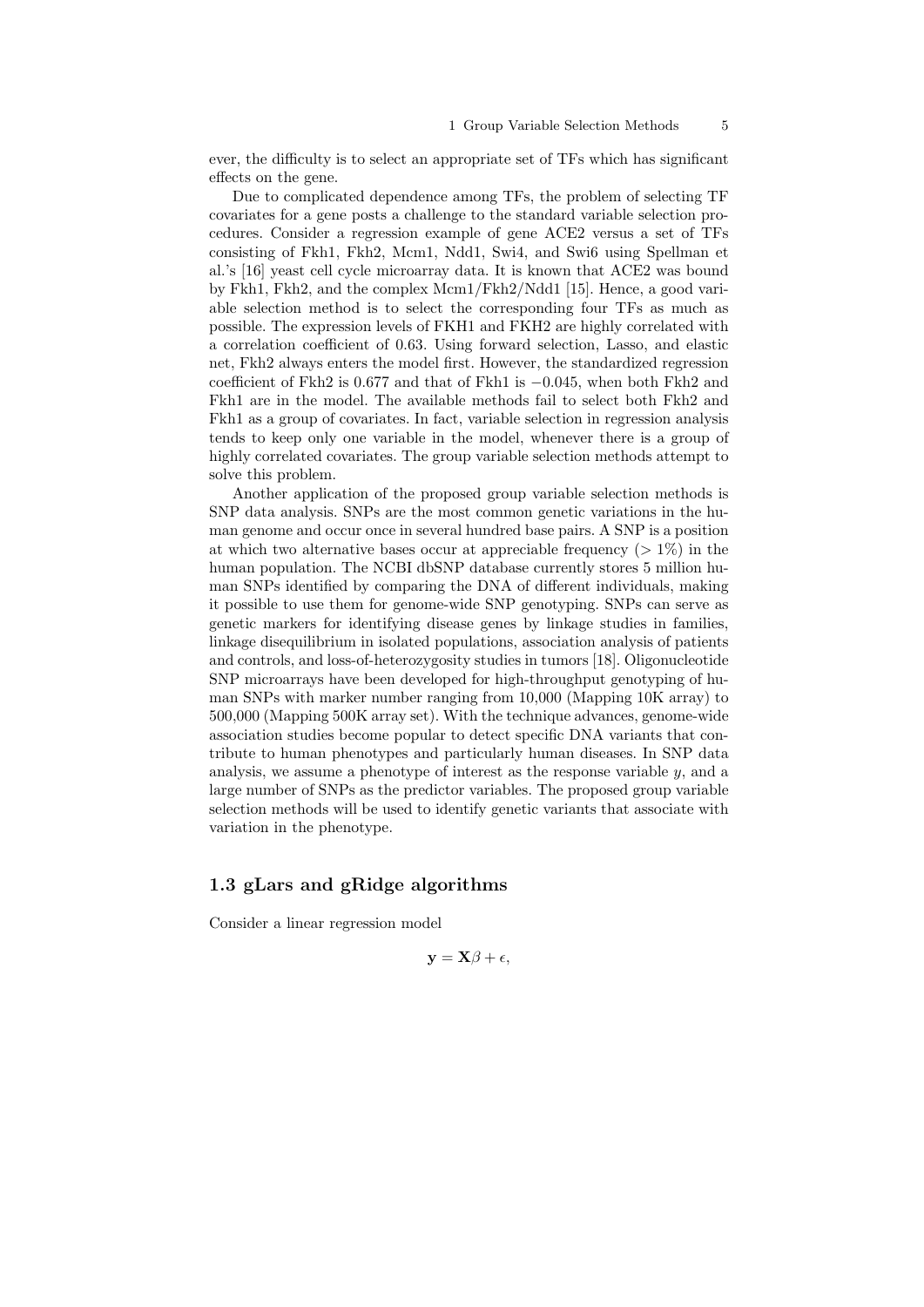where  $\mathbf{y} = (y_1, y_2, \dots, y_n)^T$  is the response variable,  $\mathbf{X} = (\mathbf{x}_1, \mathbf{x}_2, \dots, \mathbf{x}_p)$ is the predictor matrix, and  $\epsilon$  is a vector of independent and identically distributed random errors with mean 0 and variance  $\sigma^2$ . There are *n* observations and  $p$  predictors. We center the response variable and standardize the column vectors of the predictor matrix. Hence, there is no intercept in our model.

$$
\sum_{i=1}^{n} y_i = 0, \qquad \sum_{i=1}^{n} x_{ij} = 0, \qquad \sum_{i=1}^{n} x_{ij}^2 = 1 \qquad \text{for } j = 1, 2, \dots, p
$$

The LARS algorithm proposed by Efron et al. [3] is a less greedy forward model selection procedure. At the beginning of LARS, a predictor enters the model if its absolute correlation with the response is the largest one among all the predictors. The coefficient of this predictor grows in its ordinary least squares direction until another predictor has the same correlation with the current residual (i.e. equal-angle). Next, both coefficients of the two selected predictors begin to move along their ordinary least squares directions until a third predictor has the same correlation with the current residual as the first two. The whole process continues until all predictors enter the model. In each step, one variable adds into the model and the solution paths, which are the coefficient estimators as functions of the tuning parameter (defined later in Formula 1.1), are extended in a piecewise linear fashion. After all variables enter the model, the whole LARS solution paths complete.

For data with dependent structures, we propose gLars and gRidge algorithms that construct groups simultaneously along the variable selection process. We first give a grouping definition. Predictors form a group if they satisfy both of the two criterions:

- They are highly correlated with the response variable (or current residual);
- They are highly correlated with each other.

The correlation thresholds for the two criterions will be determined from the data. For instance, the threshold of the first criterion is suggested to be the 75th percentile of all correlations (in absolute value) between the current residual and unselected predictors. The correlation threshold (absolute value) for the second criterion is either the 75th percentile of all pairwise correlations among the predictors or chosen from a set of grids, for example 0.9, 0.8, 0.7, 0.6. An important difference of the proposed method from the standard forward selection procedures is that our variable selection criterion has two components hence is defined by a region in the 2-dimensional space,  $(t_1, t_2)$ in Step 3 in the following algorithm. In addition, the first requirement of selecting a variable highly correlated with the response variable is not affacted by collinearity among predictors.

In the gLars algorithm, we start as LARS to select a predictor which has the largest correlation with the response. We call this predictor a "leader element". We then build a group based on this leader element and the current residual according to the two grouping criterions. Note that both criterions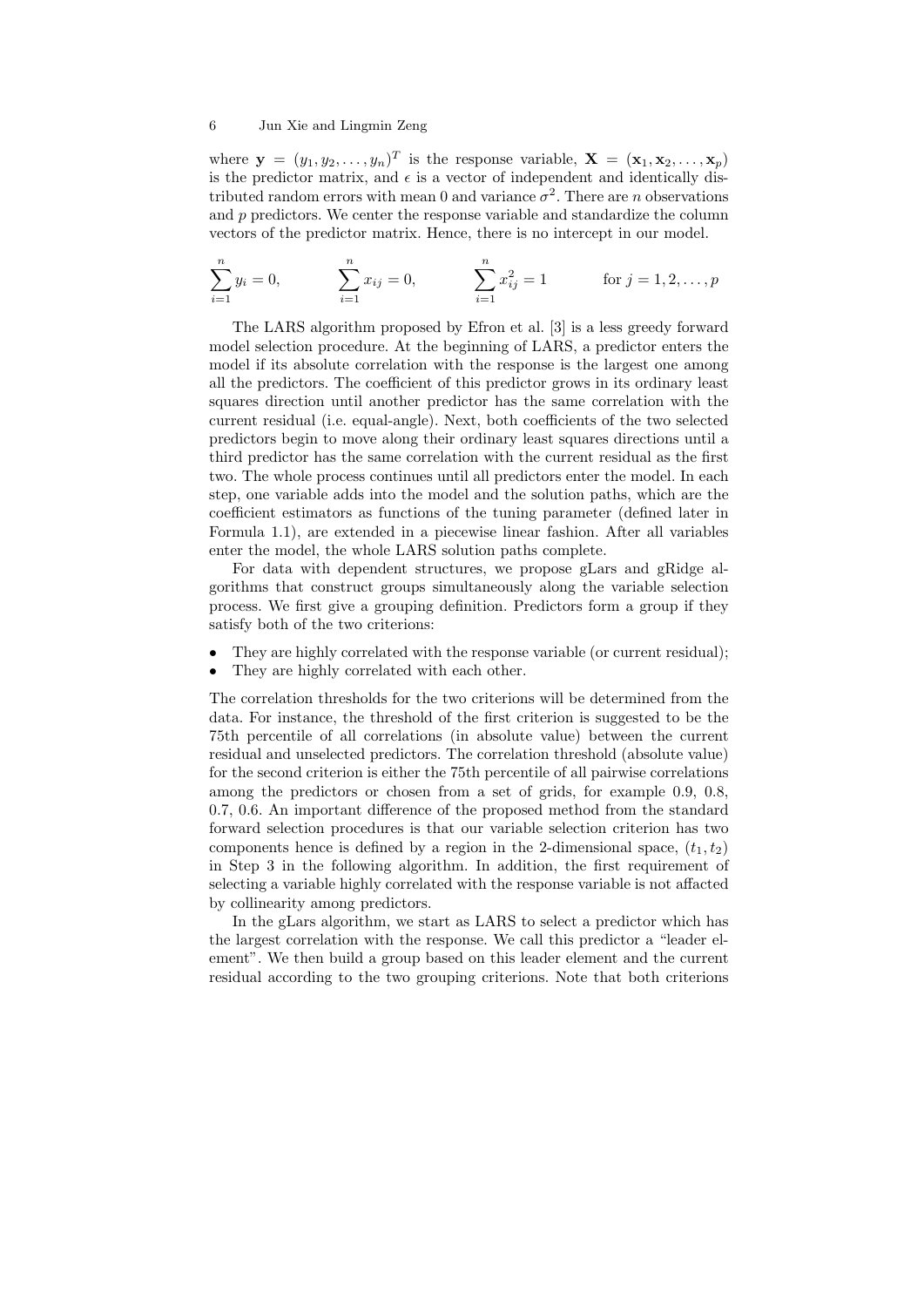have to be satisfied when selecting a variable into a group. Once a group has been constructed, it will be represented by a unique direction in  $\mathbb{R}^n$  as the linear combination of the ordinary least squares directions of all variables in the group. Next, we choose another leader element, analogous to the equal-angle requirement of the LARS algorithm. A new group is formed again following the grouping definition. We refine the solution paths in a piecewise linear format. The whole process continues until all predictors enter the model. The detailed algorithm is described below.

- 1. Initialization: Set the step index  $k = 1$ ,  $\beta^{[0]} = 0$ , residual  $r^{[0]} = Y$ , active set  $A_0 = \emptyset$ , inactive set  $A_0^C = \{X_1, X_2, \dots, X_p\}.$
- 2. Identify the leader predictor x for the first group, where  $x = \operatorname{argmax}_{x_i} |x'_i r^{[k-1]}|$ ,  $x_i \in A_{k-1}^C$ .
- 3. Construct the group  $G_k$  with the leader predictor  $x$  from Step 2 according to the two criterions:  $\mathbf{x}'_j r^{[k-1]} > t_1$  and  $\mathbf{x}'_j \mathbf{x} > t_2, \mathbf{x}_j \in A_{k-1}^C$ , where  $t_1 = 0.75$ th percentile of all correlations between  $x_j$  and  $r^{[k-1]}$ , and  $t_2 =$  $t \in \{0.9, 0.8, 0.7, 0.6\}.$

Set 
$$
A_k = A_{k-1} \cup G_k
$$
,  $A_k^C = A_{k-1}^C \setminus G_k$ .

4. Compute the current direction  $\gamma$  with components

$$
\gamma_{A_k} = (X'_{A_k} X_{A_k})^{-1} X'_{A_k} r^{[k-1]}, \quad \gamma_{A_k^C} = 0
$$

where  $X_{A_k}$  denotes the matrix comprised of the columns of **X** corresponding to  $A_k$ .

5. Calculate how far the gLars algorithm progresses in direction  $\gamma$ . It divides into two small steps:

Find  $\mathbf{x}_{j'}$  in  $A_k^C$  which corresponds to the smallest  $\alpha \in (0,1]$  such that

$$
\frac{||\boldsymbol{X}^{\prime}_{G_j}(r^{[k-1]}-\alpha\boldsymbol{X}\gamma)||_{L_1}}{p_j}=|\boldsymbol{x}^{\prime}_{j^\prime}(r^{[k-1]}-\alpha\boldsymbol{X}\gamma)|,
$$

where  $G_j$  is a group from  $A_k$ ,  $p_j$  is the number of variables in group  $G_j$ , and  $\|\cdot\|_{L_1}$  represents the sum of absolute values.

<u>Justification</u>. As in Step 3, find the group with the leader predictor  $x_{j'}$ selected above and denote the group as  $\boldsymbol{X}_{G_{j'}}$ . Recalculate  $\alpha \in (0,1]$  for this selected new group such that

$$
\frac{||\boldsymbol{X}_{G_j}'(r^{[k-1]} - \alpha \boldsymbol{X} \gamma)||_{L_1}}{p_j} = \frac{||\boldsymbol{X}_{G_{j'}}'(r^{[k-1]} - \alpha \boldsymbol{X} \gamma)||_{L_1}}{p_{j'}}
$$

Update  $\beta^{[k]} = \beta^{[k-1]} + \alpha \gamma, r^{[k]} = Y - X \beta^{[k]}.$ 

- 6. Update k to  $k + 1$ , and  $A_k = A_{k-1} \cup G_{j'}$ ,  $A_k^C = A_{k-1}^C \setminus G_{j'}$ .
- 7. If  $A_k^C \neq \emptyset$ , return to Step 4. Otherwise, set  $\gamma$ ,  $\beta$  and r to be the OLS solutions and stop.

Ordinary least squares would perform poorly when the correlations among the predictors are high and/or the noise level is high. Since both LARS and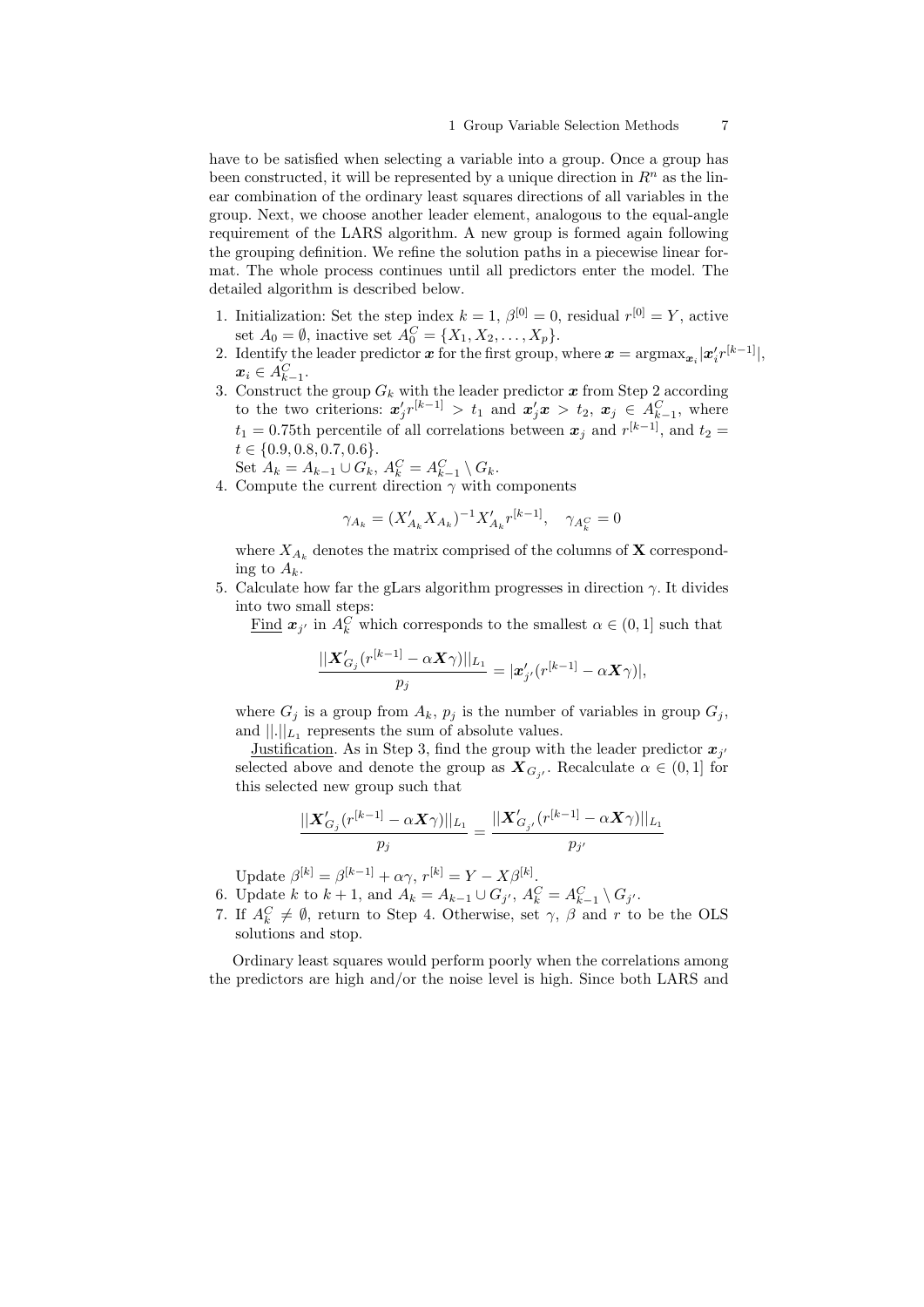gLars move towards ordinary least squares direction in each step, they face the same shortage. Ridge estimators, on the other hand, perform better in this situation. We propose a gRidge algorithm, which moves towards ridge estimator direction in each step. The relationship between ridge estimator  $\hat{\beta}(\lambda)$  and ordinary least squares estimator  $\hat{\beta}$  can be shown as

$$
\hat{\beta}(\lambda) = (X'X + \lambda I)^{-1}X'Y = (X'X(I + \lambda(X'X)^{-1}))^{-1}X'Y = (I + \lambda(X'X)^{-1})^{-1}\hat{\beta} = C\hat{\beta},
$$

where  $C = (I + \lambda(X'X)^{-1})^{-1}$  and  $\lambda$  is the ridge parameter. The gRidge algorithm is thus a simple modification of the gLars algorithm. When a group is constructed, gRidge represents the group by a unique direction from the linear combination of the ridge directions of all variables in the group. The variable coefficients are moving towards the ridge directions.

As we run simulations, we notice that gRidge outperforms other methods in terms of relative prediction errors (RPEs, defined below in the simulations). However, this method is limited by its comparably larger false positives due to an over-grouping effect. We propose to add a hard threshold  $\delta$  to gRidge estimators so that small (but nonzero) coefficients will be removed, i.e.  $\tilde{\beta}_j = \hat{\beta}_j$  $\hat{\beta}_j I(\hat{\beta}_j > \delta)$ . Based on simulations, we define a threshold  $\delta = \sqrt{\sigma \log(p)/n}$ . Hence smaller error term, smaller number of predictors, or larger sample size give smaller threshold. We name the modified gRidge algorithm gRidge new, with this hard threshold filtering. Simulation studies show that gRidge\_new not only preserves low RPE but also greatly reduces false positives.

Both gLars and gRidge produce the entire piecewise linear solution paths as LARS does. Groups of variables are selected when we stop the paths after a certain number of steps. The number of step  $k$  is the tuning parameter. Equivalently, we may use a tuning parameter as the fraction of the  $L_1$  norm of the coefficients

$$
s = \sum_{j, selected} ||\hat{\beta}_j||_{L_1} / \sum_j ||\hat{\beta}_j||_{L_1}.
$$
\n(1.1)

For gLars,  $s$  (or  $k$ ) is the only tuning parameter. It is determined by a standard five-fold cross-validation (CV). For gRidge, there are two tuning parameters, the ridge parameter  $\lambda$  in addition to s (or k). Similar to elastic net, we cross-validate on two dimensions. First, we choose a grid for  $\lambda$ , say  $\{0.01, 0.1, 1, 10, 100, 1000\}$ . Then for each  $\lambda$ , gRidge produces the entire solution path. The parameter  $s$  (or  $k$ ) is selected by five-fold CV. At the end, we choose the  $\lambda$  value which gives the smallest CV error.

#### Simulation studies

Simulation studies are used to compare the proposed gLars and gRidge with ordinary least squares, ridge regression, LARS and elastic net. The simulated data are generated from the true model  $y = X\beta + \sigma \epsilon$ ,  $\epsilon \sim N(0, 1)$ . We have studied many examples for different scenarios but only present four here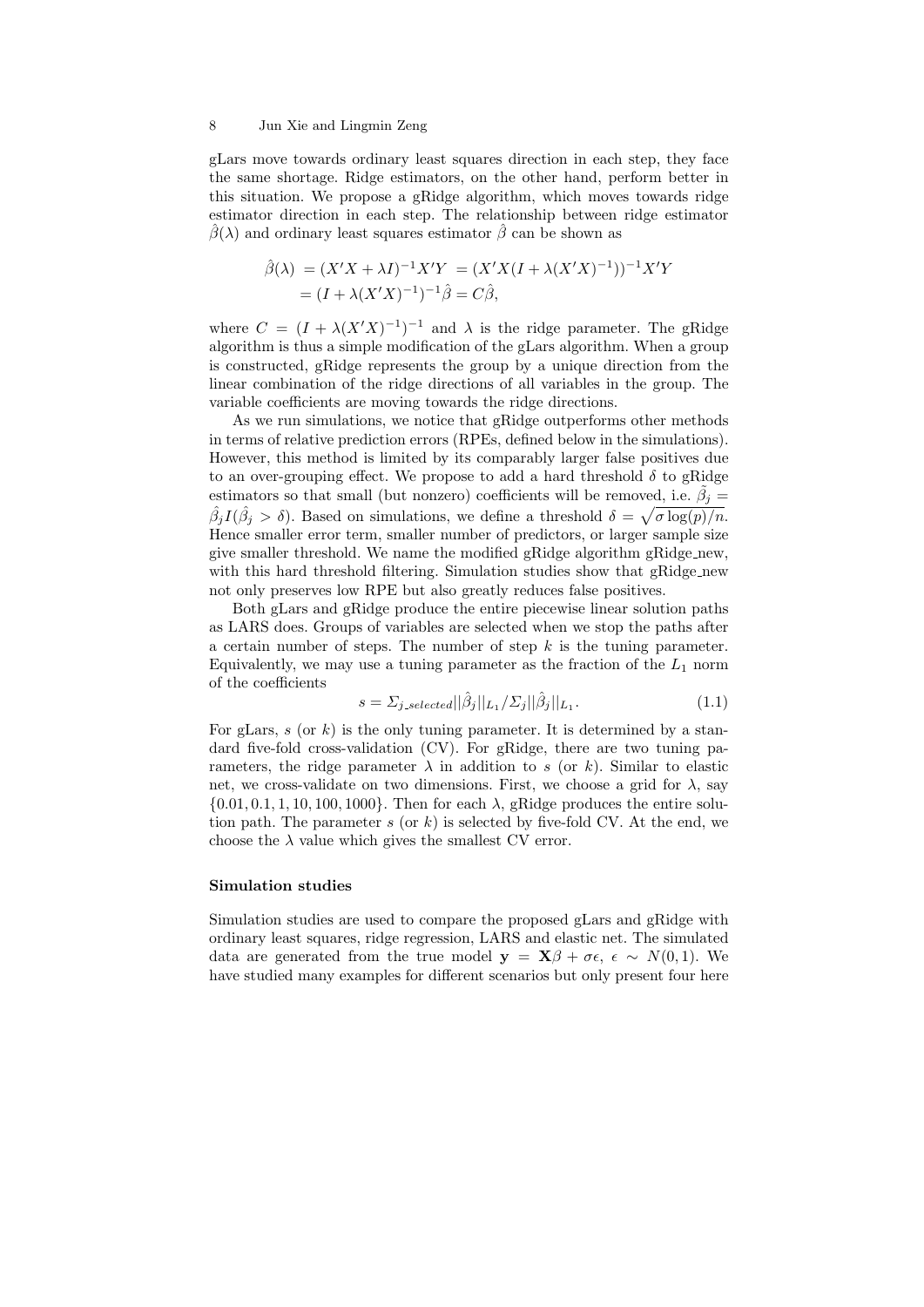due to the space limit. For each example, we simulate 100 data sets. Each data set consists of a training set and a test set. The tuning parameters are selected on the training set by five-fold cross-validation. The variable selection methods are compared in terms of relative prediction error (RPE) [26] and selection accuracy on the test set. The relative prediction error is defined as  $RPE = (\hat{\beta} - \beta)^T \Sigma (\hat{\beta} - \beta)/\sigma^2$ , where  $\Sigma$  is the population covariance matrix of X. The four scenarios are given by:

- 1. Example 1 (adopted from [27]), there are 100 and 200 observations in the training and test sets respectively. The true parameter  $\beta =$  $(3, 1.5, 0, 0, 2, 0, 0, 0)$  and  $\sigma = 3$ . The pairwise correlation between  $\mathbf{x}_i$  and  $\mathbf{x}_j$  is set to be  $corr(\mathbf{x}_i, \mathbf{x}_j) = 0.5^{|i-j|}$ . This example creates a sparse model with a few large effects and the covariates have first-order autoregressive correlation.
- 2. Example 2 (adopted from Daye and Jeng unpublished), we simulate 100 and 400 observations in the training and test sets respectively. We set the true parameters as

$$
\beta = (\underbrace{3, \dots, 3}_{15}, \underbrace{1.5, \dots, 1.5}_{5}, \underbrace{0, \dots, 0}_{20})
$$

and  $\sigma = 6$ . The predictors are generated as:

$$
\mathbf{x}_{i} = Z + \epsilon_{i}^{x}, Z \sim N(0, 1), i = 1, ..., 15,
$$
  

$$
\mathbf{x}_{i} \sim N(0, 1), i.i.d., i = 16, ..., 40,
$$

where  $\epsilon_i^x$  are independent identically distributed  $N(0, 0.01)$ ,  $i = 1, ..., 15$ . This example creates one group from the first 15 highly correlated covariates. The next five covariates are independent but provide signals on the response variable.

3. Example 3 (adopted from [27]), we simulate 100 and 400 observations in the training and test sets respectively. We set the true parameters as

$$
\beta = (\underbrace{3,\ldots,3}_{15}, \underbrace{0,\ldots,0}_{25})
$$

and  $\sigma = 15$ . The predictors are generated as:

$$
\mathbf{x}_{i} = Z_{1} + \epsilon_{i}^{x}, \qquad Z_{1} \sim N(0, 1), \qquad i = 1, ..., 5, \n\mathbf{x}_{i} = Z_{2} + \epsilon_{i}^{x}, \qquad Z_{2} \sim N(0, 1), \qquad i = 6, ..., 10, \n\mathbf{x}_{i} = Z_{3} + \epsilon_{i}^{x}, \qquad Z_{3} \sim N(0, 1), \qquad i = 11, ..., 15, \n\mathbf{x}_{i} \sim N(0, 1), i.i.d., \qquad i = 16, ..., 40,
$$

where  $\epsilon_i^x$  are independent identically distributed  $N(0, 0.01)$ ,  $i = 1, ..., 15$ . There are three equally important groups with five members in each. There are also 25 noise variables.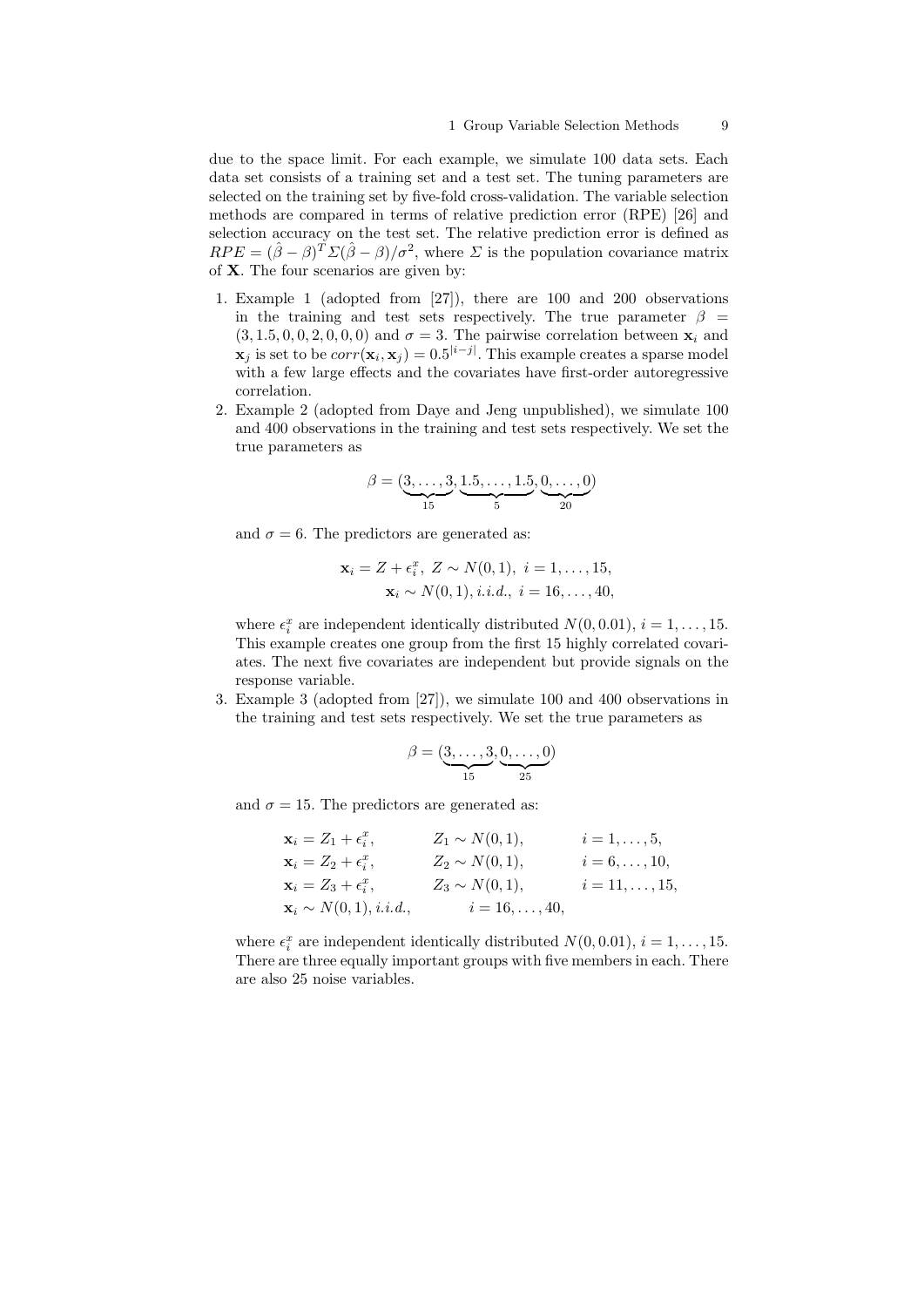4. Example 4, we simulate 100 and 200 observations in the training and test sets respectively. We set the true parameters as

$$
\beta=(\underbrace{3,3,3,0,0}_{5},\underbrace{3,3,3,0,0}_{5},\underbrace{3,3,3,0,0}_{5},\underbrace{0,\dots,0}_{25})
$$

The predictors and the error terms are the same as in Example 3. There are also three equally important groups with five members in each of them. However, in each group, there are two noise variables, which have no effect on the response variable but are highly correlated with the other three important variables. There are totally 31 noise variables.

Table 1.1 summarizes the prediction results. The median RPE from 100 simulations is reported. The smallest RPE is emphasized in italic font, which indicates the most accurate method for each example. We also report the median number of nonzero coefficients versus the median number of zero coefficients mis-specified as nonzero, which imply the true positive and false positive of a method. The simulation results indicate that LARS tends to produce very sparse models but does not work for collinearity. Elastic net improves LARS when predictors are correlated. But elastic net misses the five true signals with the small coefficients 1.5 in Example 2. The first proposed method gLars improves elastic net in terms of true positives, especially in Example 2 and 4. gRidge and gRidge new produce the smallest RPEs in all the examples and therefore are the most accurate models in terms of prediction. We also notice that while preserving the large coefficients close to the true coefficients, gRidge tends to select more variables than elastic net, due to its over grouping effect. After we add a hard threshold to gRidge, the gRidge new estimators achieves the best performance.

Table 1.1. Median relative prediction errors (RPE) and median number of nonzero coefficients / median number of zero coefficients mis-specified as nonzero coefficients for the four examples based on 100 replications. The best results are emphasized in italic fonts.

| Methods     | Example 1 |     | Example 2      |       | Example 3 |       | Example 4 |      |
|-------------|-----------|-----|----------------|-------|-----------|-------|-----------|------|
| <b>OLS</b>  | 0.5843    | 3/5 | 0.6364         | 20/20 | 0.6390    | 15/25 | 0.6458    | 9/31 |
| Ridge       | 0.2832    | 3/5 | 0.2519         | 20/20 | 0.0993    | 15/25 | 0.1971    | 9/31 |
| LARS        | 0.4640    | 3/0 | 0.3208         | 12/1  | 0.1620    | 6/2   | 0.1200    | 3/6  |
| Elastic net | 0.1714    | 3/1 | 0.2587         | 15/2  | 0.0800    | 15/1  | 0.1110    | 7/8  |
| gLars       | 0.2616    | 3/2 | 0.4235         | 20/3  | 0.2220    | 15/3  | 0.2121    | 9/8  |
| gRidge      | 0.1806    | 3/3 | $0.1963$ 20/12 |       | 0.0700    | 15/10 | 0.0700    | 9/13 |
| gRidge_new  | 0.1816    | 3/1 | 0.1988         | 19/3  | 0.0700    | 15/2  | 0.0690    | 9/8  |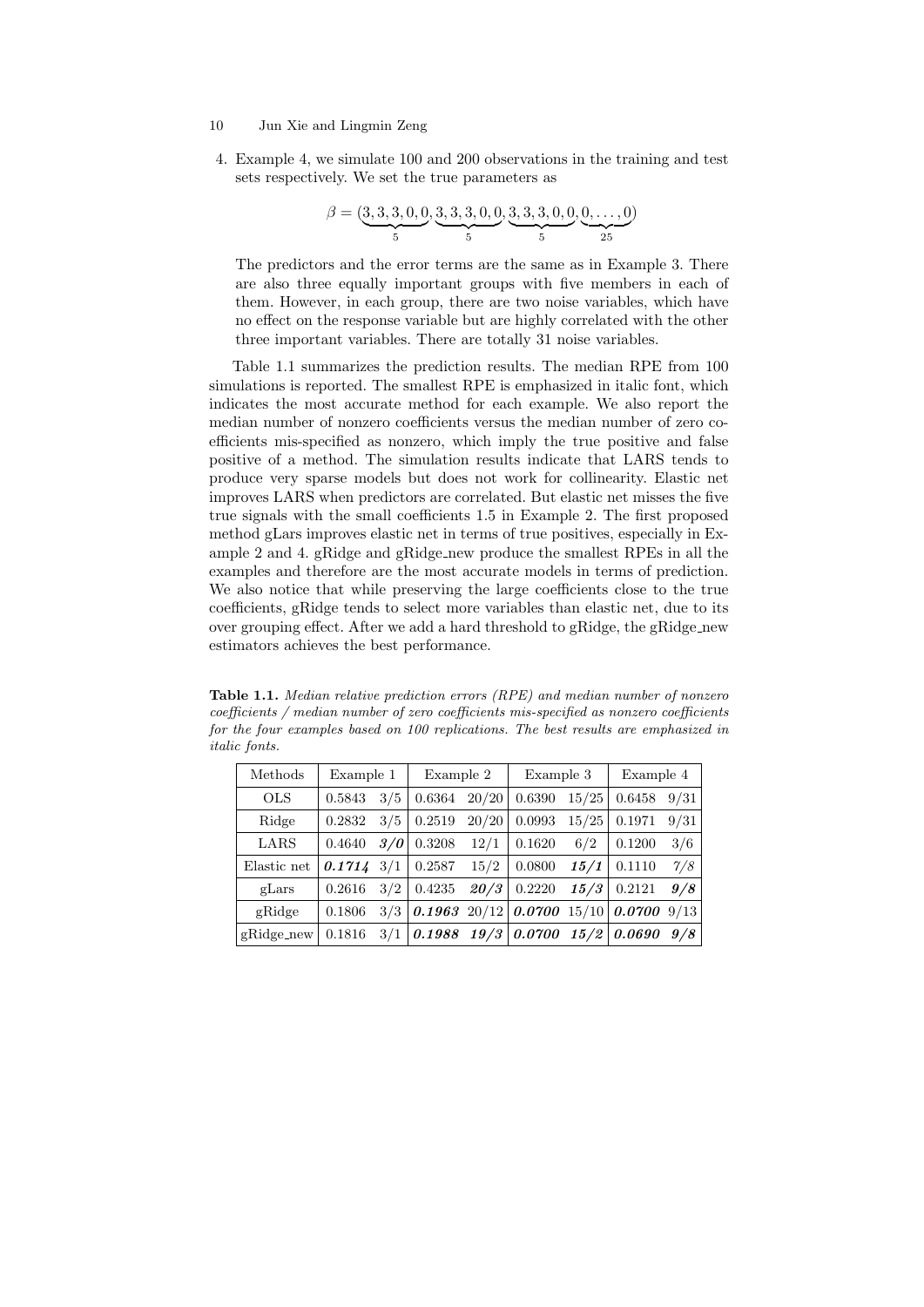# 1.4 Unbiased variable selection via  $SCAD\_2$

SCAD is proposed by Fan and Li [4] as a variable selection method via penalized least squares. The SCAD penalty function is specially defined to satisfy three properties for the coefficient estimators: unbiasedness, sparsity and continuity. To address the challenges of genomic data analysis, we add another property of grouping effect and propose a new penalty function named  $SCAD _2$ . Instead of defining grouping criterions as we have proposed in gLars and gRidge, we achieve the grouping effect in  $SCAD\_l2$  through a strictly convex penalty function, which is a linear combination of the  $L_2$  norm and the SCAD function. More specifically, we propose a naive  $SCAD\_2$  estimator  $\hat{\beta}_{naive}$  as the minimizer of the penalized least squares function

$$
Q(\boldsymbol{\beta}) = \frac{1}{2} ||\mathbf{y} - \mathbf{X}\boldsymbol{\beta}||^2 + \sum_{j=1}^{p} f_{\lambda_1}(\beta_j) + \lambda_2 ||\boldsymbol{\beta}||^2
$$
 (1.2)

where  $||\beta||^2 = \sum_{j=1}^p \beta_j^2$  and  $f_{\lambda}(\theta)$  is the SCAD function defined as

$$
f_{\lambda}(\theta) = \begin{cases} \lambda|\theta|, & \text{if } 0 \le |\theta| < \lambda, \\ -\frac{\theta^2 - 2a\lambda|\theta| + \lambda^2}{2(a-1)}, & \text{if } \lambda \le |\theta| < a\lambda, \\ (a+1)\lambda^2/2 & \text{otherwise.} \end{cases}
$$

Here  $a$  is a real number larger than 2. Under the condition that the columns of X are orthonormal, we can obtain the explicit expression of the naive SCAD  $\ell 2$  estimator  $\hat{\beta}_{naive}$ . Specifically,  $\hat{\beta}_{naive} = \hat{\beta}_{OLS}/(1+2\lambda_2)$  for large  $|\hat{\beta}_{OLS}|$  and hence a biased estimator. The true SCAD  $\ell$ 2 estimator  $\hat{\beta}_{SCAD\_l2}$ is defined as  $\hat{\beta}_{SCAD\_{\ell 2} = (1 + 2\lambda_2)\hat{\beta}_{naive}$ , to attain unbiasedness.

For a general predictor matrix  $\overline{X}$  not orthonormal, including situations with correlated predictors,  $SCAD \ell 2$  estimator is defined by the naive  $SCAD \ell 2$ estimator multiplying a matrix depending on  $\lambda_2$  and the covariance matrix of  $X$ . We can show that the SCAD  $\ell$ 2 estimator satisfies four properties.

- 1. Unbiasedness:  $\hat{\beta}_{j,SCAD \,\ell2} = \hat{\beta}_{j,OLS}$  for large components of  $|\hat{\beta}_{j,OLS}|$ ;
- 2. Sparsity:  $\hat{\beta}_{j,SCAD \text{I2}} = 0$  when  $|\hat{\beta}_{j,OLS}|$  is small;
- 3. Continuity:  $\hat{\beta}_{SCAD\_l2}$  is a continuous function with respect to  $\hat{\beta}_{OLS}$ ;
- 4. Grouping effect: Two coefficients  $\hat{\beta}_{j,SCAD \text{L2}}$  and  $\hat{\beta}_{i,SCAD \text{L2}}$  tend to be equal if the two respective variables  $x_j$  and  $x_i$  are highly correlated.

Following Fan and Li's [4] discussion, for sparsity, it is sufficient to prove that  $\min_{\theta \neq 0} \{ (|\theta| + p'_{\lambda}(|\theta|) \} > 0;$  and for continuity, it is sufficient to prove that  $\operatorname{argmin}_{\theta} \{ |\theta| + p'_{\lambda}(|\theta|) \} = 0$ , where  $p_{\lambda}(|\theta|)$  is the penalty function of SCAD  $\ell 2$  as defined by the last two terms in Formula (1.2). To prove the grouping effect, we use the fact that the penalty function is strictly convex. In addition, let  $\hat{\beta}_{i,native}$ and  $\hat{\beta}_{j,naive}$  denote the *i*-th and *j*-th elements of  $\hat{\beta}_{naive}$  respectively. Define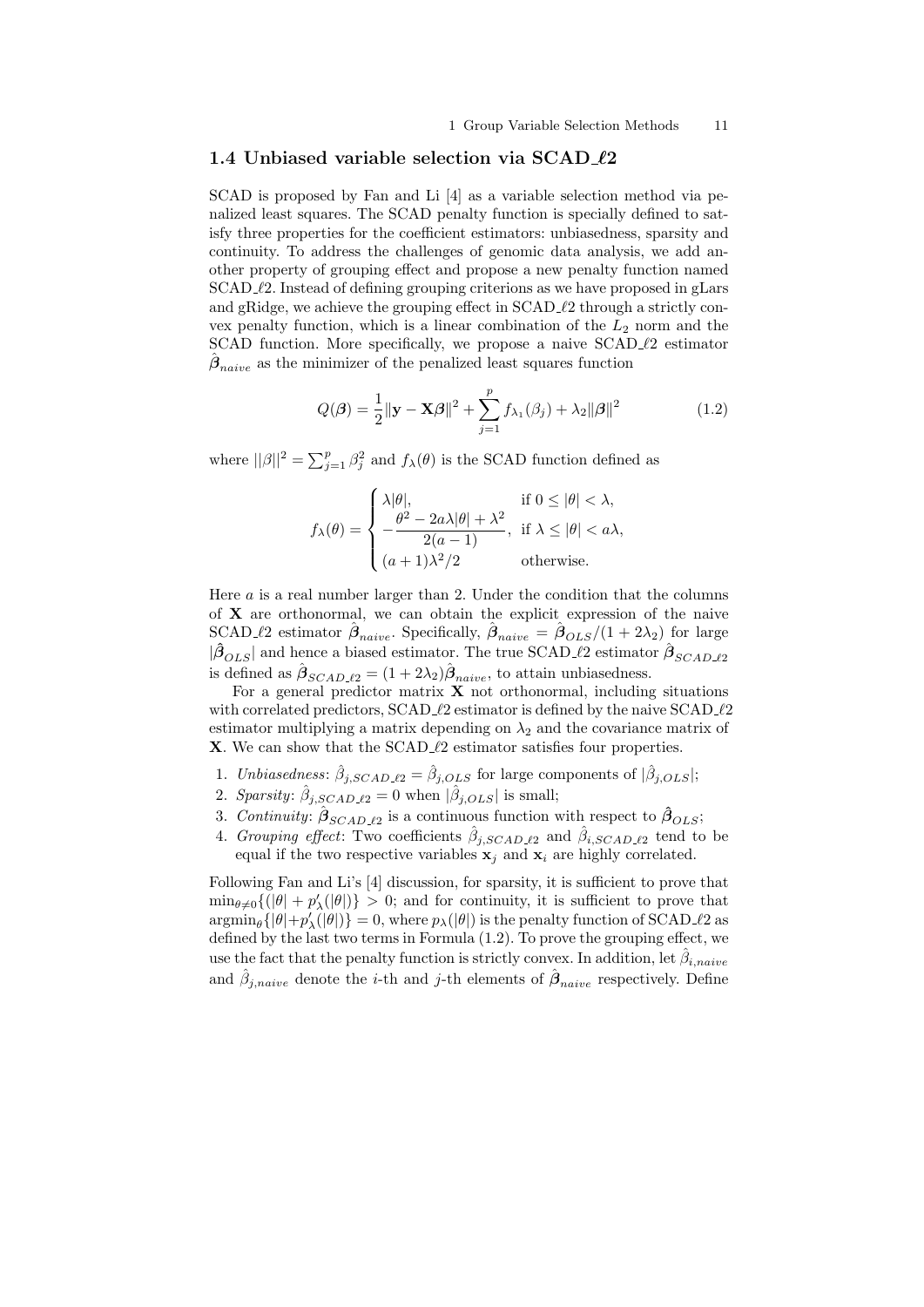$D(i, j) = |\hat{\beta}_{i,naive} - \hat{\beta}_{j,naive}|/|\mathbf{y}|$ . The following theorem implies that strongly correlated variables will be in or out of model together through  $SCAD\_2$ .

**Theorem 1.** Assume  $\hat{\beta}_{i,naive} \cdot \hat{\beta}_{j,naive} > 0$  and a regularity condition for  $\lambda_2$ , we have p

$$
D(i,j) \le C \cdot \sqrt{2(1-\rho)}
$$

where C is a constant that may depend on  $\lambda_2$ , and the sample correlation  $\rho = \mathbf{x}_i^T \mathbf{x}_j$ .

The quantity  $D(i, j)$  measures the difference between the coefficients of two predictors  $x_i$  and  $x_j$ . In an extreme case when the absolute value of the correlation between the two predictors are close to 1, Theorem 1 guarantees that the coefficients of the two predictors will be almost identical except the sign difference. In other words, naive  $SCAD\_2$  has the group effect. The true  $SCAD \ell 2$  estimator equals a scalar multiplying the naive  $SCAD \ell 2$  estimator. Therefore,  $SCAD\_l2$  has the grouping effect as well.

We establish asymptotic theories for  $SCADL2$ , when the number of variables p is fixed and the sample size n goes to infinity. Note that the larger  $n$ becomes, the heavier the least squares part in Formula (1.2) weighs. As an adjustment, we consider the following penalized least squares function

$$
Q(\boldsymbol{\beta}) = \frac{1}{2}(\mathbf{y} - \mathbf{X}\boldsymbol{\beta})^T(\mathbf{y} - \mathbf{X}\boldsymbol{\beta}) + n\sum_{j=1}^p f_{\lambda_1}(\beta_j) + n\lambda_2||\boldsymbol{\beta}||^2.
$$

Let  $\beta^* = (\beta_1^*, \ldots, \beta_p^*)^T$  denote the true value of  $\beta$  in the linear regression problem. Without loss of generality, we assume the first  $p_1$  elements  $\beta_1^*, \ldots, \beta_{p_1}^*$  are nonzeros and the rest  $p - p_1$  elements are zeros. Denote  $\beta_N^* = (\beta_1^*, \ldots, \beta_{p_1}^*)^T$ and  $\beta_Z^* = (\beta_{p_1+1}^*, \ldots, \beta_p^*)^T$ . We use  $\hat{\beta}(n) = (\hat{\beta}_1(n), \ldots, \hat{\beta}_p(n))^T$  to denote the minimizer of  $Q(\boldsymbol{\beta})$ , and denote  $\hat{\boldsymbol{\beta}}_N(n) = (\hat{\beta}_1(n), \dots, \hat{\beta}_{p_1}(n))^T$  and  $\hat{\beta}_Z=(\hat{\beta}_{p_1+1}(n),\ldots,\hat{\beta}_p(n))^T$  as the estimators of the nonzero and zero coefficients respectively. We rewrite  $\lambda_1$  and  $\lambda_2$  as  $\lambda_1(n)$  and  $\lambda_2(n)$  to emphasize that they vary as  $n$  changes. The following asymptotic theorems hold.

**Theorem 2.** (Estimation consistency) If  $\lambda_1(n) \to 0$  and  $\sqrt{n}\lambda_2(n) \to 0$  when  $n \to \infty$ , then there exists a local minimizer  $\hat{\boldsymbol{\beta}}(n)$  of  $Q(\boldsymbol{\beta})$  such that  $\|\hat{\boldsymbol{\beta}}(n) \beta^*$ || =  $\mathcal{O}_p(n^{-1/2})$ .

**Theorem 3.** (Selection consistency) If  $\lambda_1(n) \to 0$ ,  $\sqrt{n}\lambda_1(n) \to +\infty$ , and **Theorem 3.** (*Selection consistency*) If  $\lambda_1(n) \to 0$ ,  $\sqrt{n} \lambda_1(n)$ <br>  $\sqrt{n} \lambda_2(n) \to 0$  as  $n \to +\infty$ , then  $\lim_{n \to \infty} Prob\left\{\hat{\beta}_Z(n) = 0\right\} = 1$ .

**Theorem 4.** (Oracle property) If  $\lambda_1(n) \to 0$ ,  $\sqrt{n}\lambda_1(n) \to +\infty$ , and  $\lambda_2(n) \to \infty$  $(0, \sqrt{n}\lambda_2(n) \rightarrow 0$  as  $n \rightarrow +\infty$ , then the root-n consistent local minimizer  $\hat{\boldsymbol{\beta}}(n) = \begin{pmatrix} \hat{\boldsymbol{\beta}}_N(n) \ \hat{\boldsymbol{\beta}}_N(n) \end{pmatrix}$  $\hat{\boldsymbol{\beta}}_Z(n)$ satisfies the following with probability tending to 1: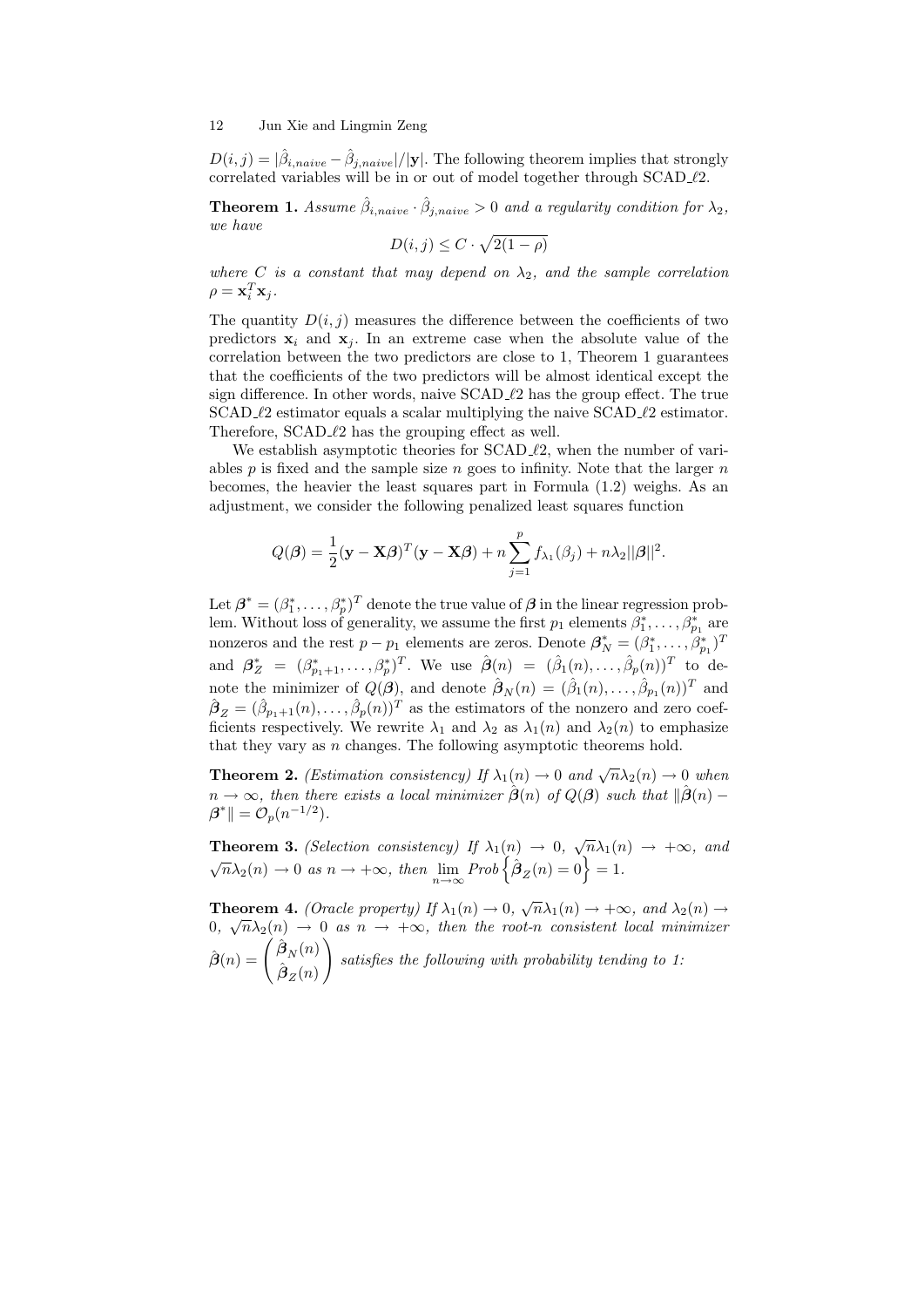1. Sparsity: 
$$
\hat{\boldsymbol{\beta}}_Z(n) = \mathbf{0}
$$
,  
2. Asymptotic normality:  $\sqrt{n} \left( \hat{\boldsymbol{\beta}}_N(n) - \boldsymbol{\beta}_N^* \right) \xrightarrow{D} \mathcal{N}(\mathbf{0}, \sigma^2 \Sigma_N^{-1}),$ 

where  $\Sigma_N$  is the covariance matrix of the first  $p_1$  predictors.

The basic ideas in the proofs of these asymptotic theorems include applying Taylor expansion of the penalized least squares function  $Q(\boldsymbol{\beta})$  and the law of large number or the central limit theorem. These results build strong theoretical backgrounds for the proposed group variable selection method. To implement  $SCADL2$ , we use local quadratic approximation similar to the algorithm of SCAD.

## 1.5 Applications in genomic data analysis

#### 1.5.1 SNP data analysis

The proposed group variable selection methods are particularly useful in high dimensional data with dependent structures, for instance, gene expression microarray data, genetic variation SNP data, and transcription factor binding ChIP-chip data. Statisticians have been playing important roles in gene expression microarray data analyses in the past decade. With the advance of SNP techniques and the stride in SNP detections and the international HapMap project, SNP data analysis becomes another interesting field for statisticians to explore.

As an initial example, we study genetic variation (SNPs) for human gene expression. Natural variation in the baseline expression of many genes can be considered as heritable traits. Morley et al. [10] have collected microarray and SNP data to localize the DNA variants that contribute to the expression phenotypes. The data consists of 14 families with 56 unrelated individuals (the grandparents). There are  $\sim 8,500$  genes on the array and 2,756 SNP markers genotyped for each individual. The expression level of a given gene is the response variable and the 2,756 SNP markers are the predictors in our model. We apply the proposed group selection methods to search for optimal set of SNPs for gene ICAP-1A, which is the top gene in Morley et al.'s [10] Table 1 with the strongest linkage evidence.

We code each SNP as 0, 1, 2 for wild type homozygous, heterozygous, and mutation (rare) homozygous genotypes respectively according to the genotype frequency. We first screen data to exclude SNPs that have a call rate less than 95% or minor allele frequency less than 2.5%. The number of SNPs is reduced to 1,739 after screening. Then we select 500 most "variable" SNPs as the potential predictors. The variability of a SNP is measured by its sample variance.

We split data into the training set with 42 observations and the test set with 14 observations. Model fitting and choices of the tuning parameters are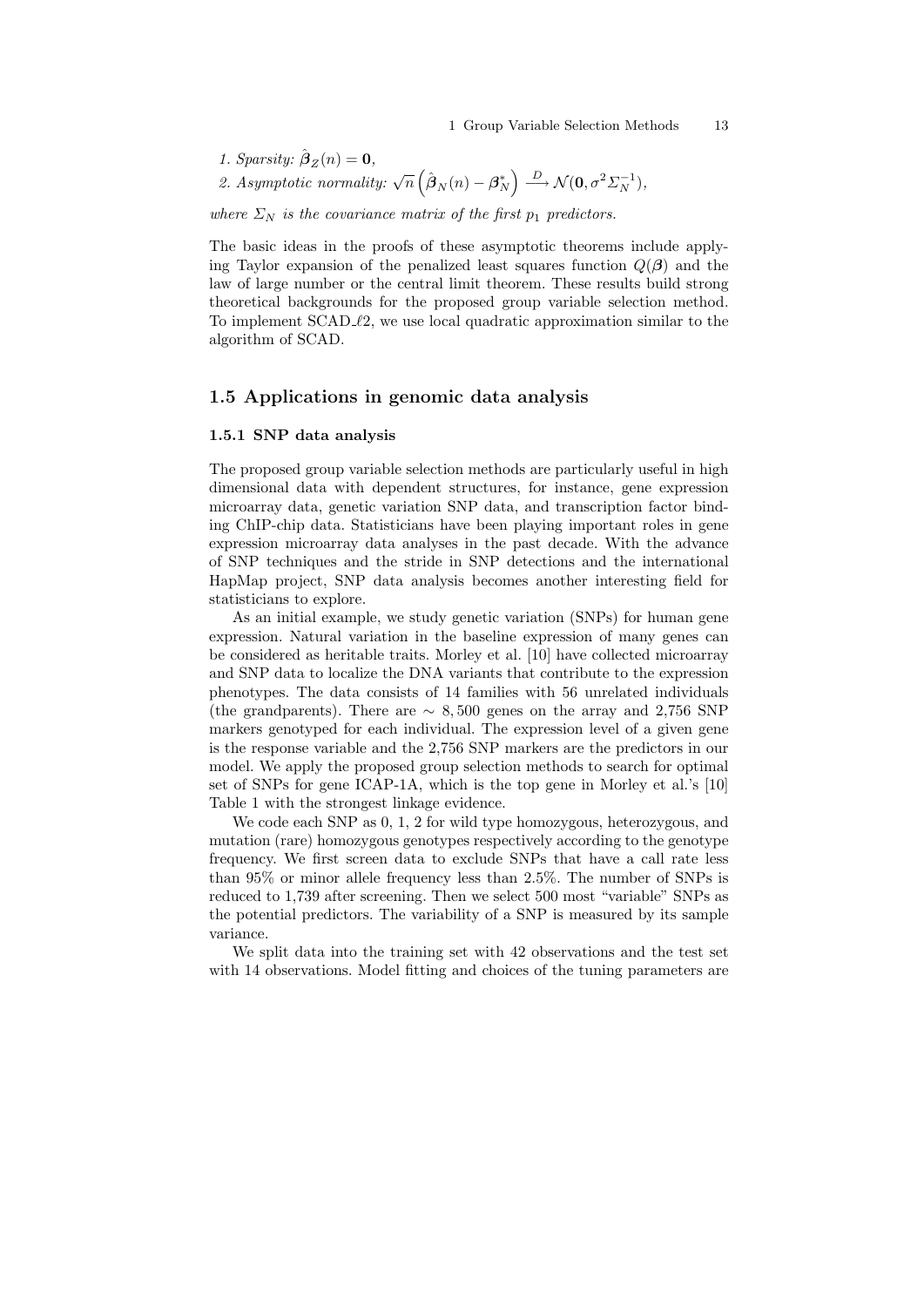based on the training set. The first grouping criterion is set up to be the 75th percentile of all correlations between  $x$  and  $y$ . The second grouping criterion requires the correlation with the leader element to be greater than 0.6. The prediction error (residual sum of squares) is evaluated on the test data. Table 1.2 shows that gLars and gRidge have lower prediction errors than LARS and elastic net with about 30 SNPs selected for gene ICAP-1A. We notice that  $R^2$ of the LARS fitted model with 24 SNP covariates is 0.779, which supports the hypothesis of Morley et al.'s [10] study that gene expression phenotypes are controlled by genetic variants. On the other hand, the coefficient estimators of all SNP covariates are very small, in the scale of 0.01, suggesting small additive effects of multiple SNPs.

Table 1.3 lists the first 12 steps that the predictors are selected in each algorithm. The numbers in the table are the indices of the variables. For instance, 458 in Step 1 means that variable  $x_{458}$  enters the model at the first step. At Step 3, gLars and gRidge depart from LARS and elastic net due to the grouping effect. The first group consists of two SNPs,  $x_{321}$  SNP rs1004620 and  $x_{131}$  SNP rs1868237. The correlation of these two variables is 0.65. The two SNPs are in chromosome 3 with 14K base pairs apart. They are in an intergenic region. The two closest genes have no functional annotation. Another group consisting of two SNPs  $x_{30}$  rs1882600 and  $x_{27}$  rs1001396 are selected by gLars and gRidge at Step 11. These two SNPs are in chromosome 7 with over 2.5 million base pairs apart. SNP  $x_{30}$  rs1882600 is in an intergenic region, whereas  $x_{27}$  rs1001396 resides in the gene FOXK1. According to Swiss-Prot functional annotation, FOXK1 is a transcriptional regulator that binds to the upstream of myoglobin gene.

| Methods                          | Test prediction error number of genes tuning parameter $s$ |    |        |
|----------------------------------|------------------------------------------------------------|----|--------|
| LARS                             | 1.569                                                      | 24 | 0.4343 |
| Elastic net $(\lambda_2 = 0.01)$ | 1.872                                                      | 23 | 0.2323 |
| gLars                            | 1.360                                                      | 33 | 0.3838 |
| gRidge ( $\lambda_2 = 0.01$ )    | 1.531                                                      | 28 | 0.4141 |

Table 1.2. Test prediction errors of Lasso, elastic net, gLars and gRidge for the SNP data.

Our results suggest more SNP associations with a gene expression phenotype than the simple linkage analysis. For example, variables  $x_{240}$  SNP rs1446297 and  $x_{76}$  SNP rs933602 are jointly selected as important covariates for the expression of ICAP-1A according to all four variable selection methods. However, they are not significant in simple regression analysis with a p-value cutoff 0.01. These two SNPs locate in the same chromosome as ICAP-1A (chromosome 2) with nearly 27 million base pairs and 220 million base pairs respectively away from ICAP-1A. Fig. 1.1 shows their locations and re-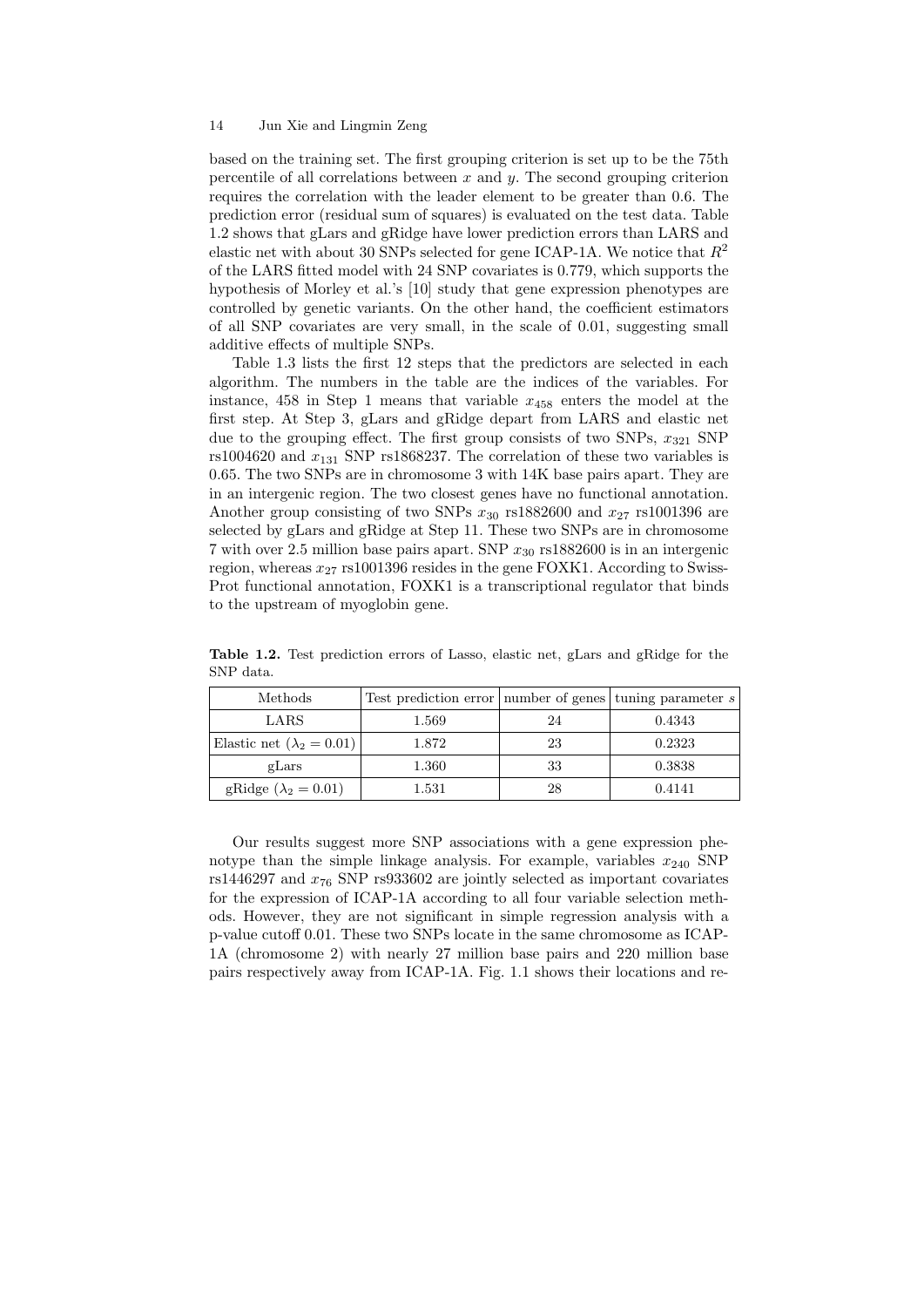| Methods | LASSO | elastic net | gLars   | gRidge  |
|---------|-------|-------------|---------|---------|
| Step 1  | 458   | 458         | 458     | 458     |
| Step 2  | 481   | 481         | 481     | 481     |
| Step 3  | 321   | 321         | 321,131 | 321,131 |
| Step 4  | 287   | 287         | 287     | 287     |
| Step 5  | 240   | 240         | 240     | 240     |
| Step 6  | 76    | 76          | 406     | 406     |
| Step 7  | 406   | 131         | 76      | 76      |
| Step 8  | 131   | 406         | 102     | 102     |
| Step 9  | 345   | 345         | 345     | 345     |
| Step 10 | 102   | 102         | 498     | 498     |
| Step 11 | 498   | 498         | 30,27   | 30,27   |
| Step 12 | 30    | 30          | 167     | 167     |

Table 1.3. The first 12 steps of predictors selected by Lasso, elastic net, gLars and gRidge for the SNP data.

gression plots. SNP rs1446297 is in the promotor region (about 200 base pairs upstream) of gene FAM82A1. SNP rs933602 is in the promotor region (about 300 base pairs upstream) of gene DNER. The significant effects of these two SNPs on gene ICAP-1A may suggest associations among the corresponding genes.



Fig. 1.1. Regression of the expression phenotype of ICAP-1A on the two nearby SNPs.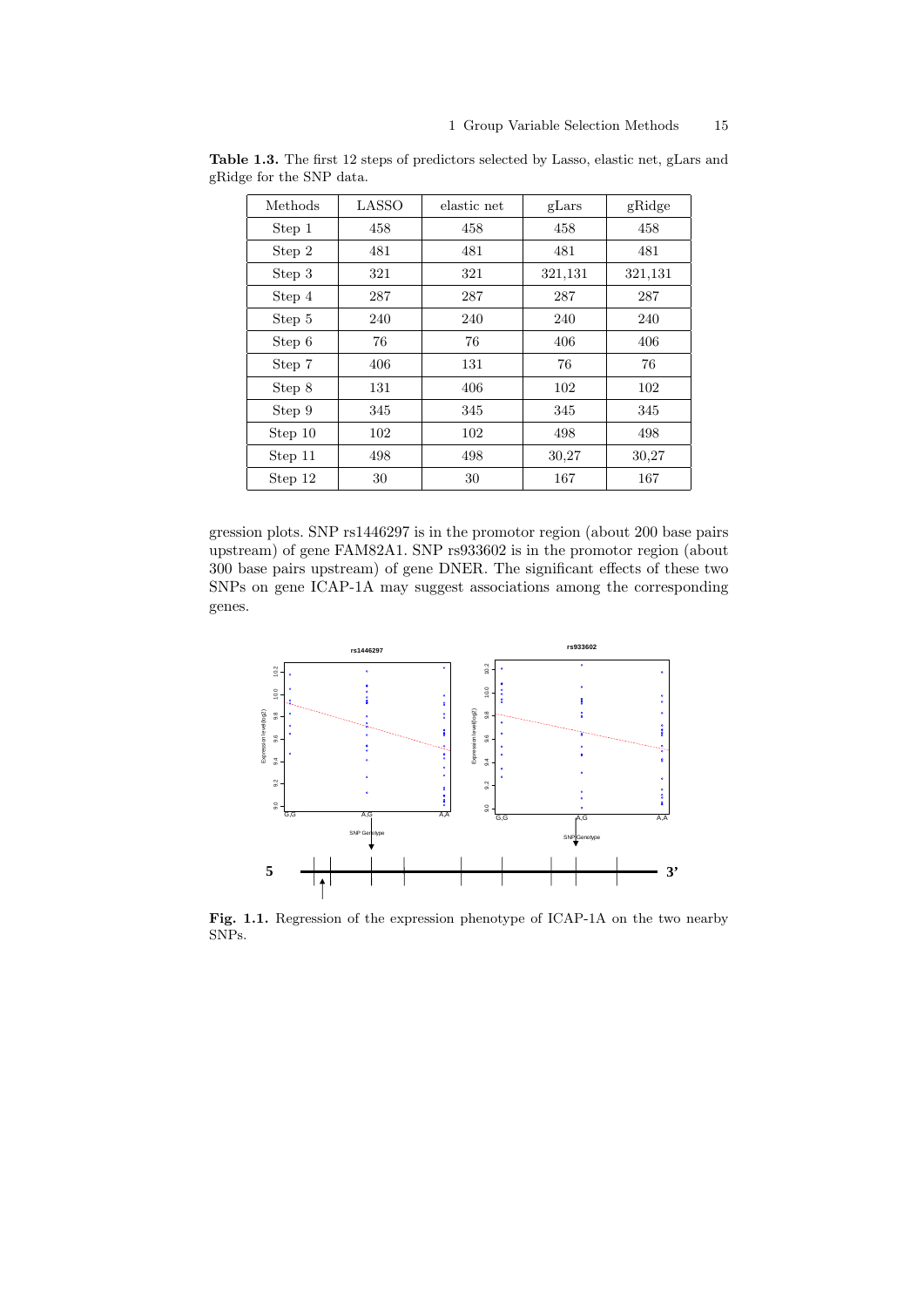#### 1.5.2 Gene expression data analysis

We apply  $SCAD \ell 2$  to a genomic data set in a study of rat eye disease by Scheetz et. al [12]. The data set consists of 120 rats generated from two highly imbred parental rat strains. Among 31,000 genes that express in eyes, we are interested in finding relevant genes which are correlated with gene TRIM32 known to cause the eye disease Bardet-Biedl syndrome.

We first exclude genes that lack sufficient variation to result in 3,000 most variable genes. Then we order the 3,000 genes based on their absolute correlations with gene TRIM32 from the largest to the smallest. The top 90 genes are selected as the potential preditors for the response variable gene TRIM32.

Next, we apply  $SCAD\_2$  to select groups of genes that may influence the expression of TRIM32. The 120 rats samples are randomly split into a training set with 100 samples and a test set with 20 samples. A regression model is fitted in the training set. A generalized cross validation method is used to decide the tuning parameters,  $(a, \lambda_1, \lambda_2)$ , on the training data. Model prediction accuracy is measured by the mean squared error (MSE) on the test set. We compare the prediction accuracy of  $SCAD\_l2$  with those of  $SCAD$ , Lasso, and elastic net. The whole processes are repeated 100 times. The median MSE and the median number of selected genes are shown in Table 1.4. Elastic net and Lasso produce more sparse models with fewer numbers of predictors than those of SCAD and SCAD $\ell$ 2. Elastic net and Lasso also provide similar results, without an obvious group effect in elastic net. Although elastic net and Lasso give small MSEs, their sparse set of variables may miss important signals, due to the fact that the methods may only select one variable from a group. On the other hand,  $SCAD\_l2$  performs better than its non-group effect counterpart SCAD. Specifically,  $SCAD \& 2$  outperforms  $SCAD$  by offering a moderate size model (with 25 predictors) and 13% reduction of MSE.

Table 1.4. Comparison of  $SCAD\ell2$  with SCAD, Lasso, and elastic net based on 100 simulations in the analysis of gene expression data of rat eye disease.

| Methods     | Median MSE (SE) | Median nonzero |
|-------------|-----------------|----------------|
| Lasso       | 0.017(0.0012)   | 13             |
| Elastic net | 0.016(0.0015)   | 10             |
| <b>SCAD</b> | 0.0439(0.0043)  | 39             |
| $SCAD\_2$   | 0.0383(0.0043)  | 25             |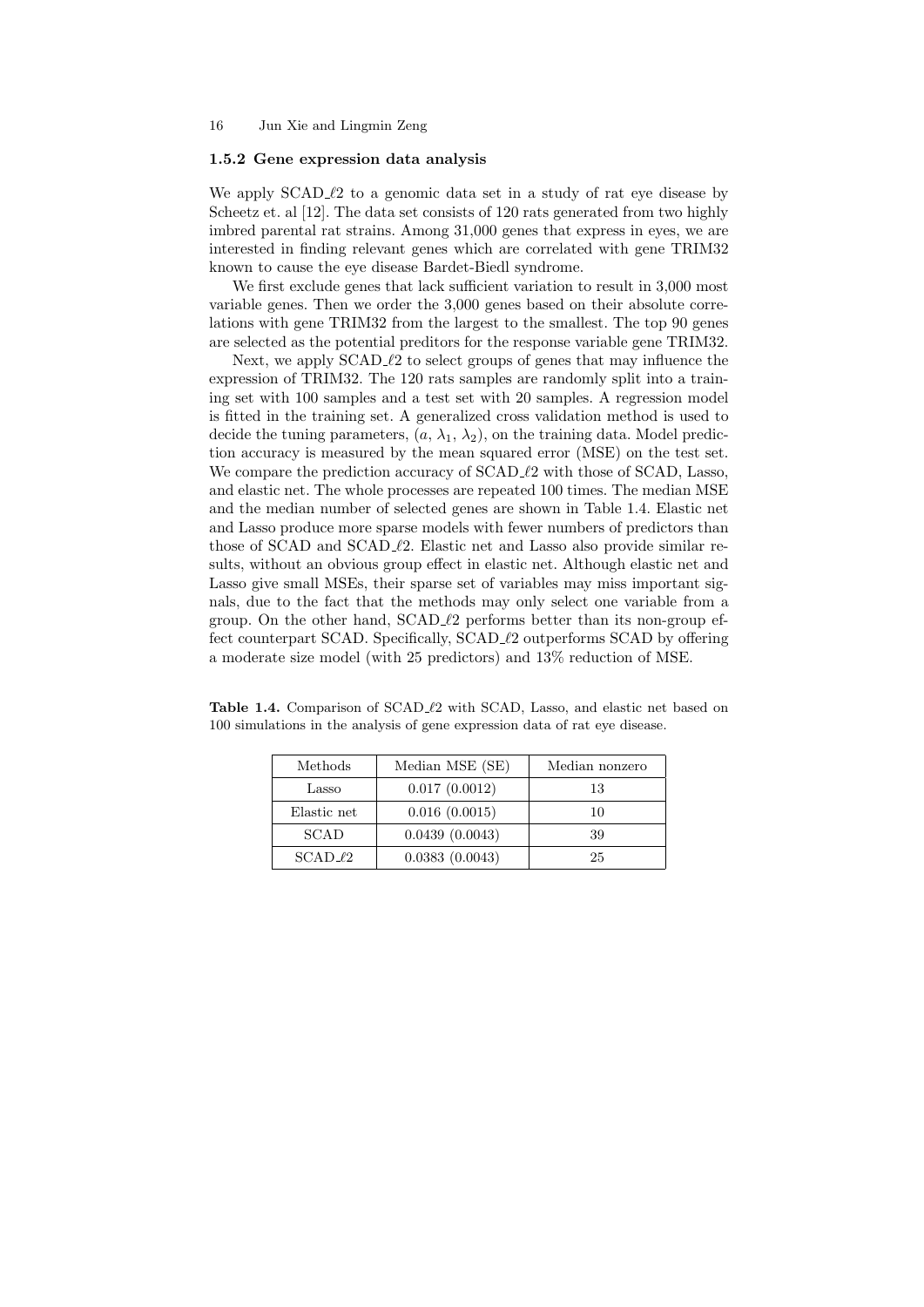## 1.6 Discussion

Although large scale genomic data have been routinely created in biomedical research, extracting useful information from the data remains a challenge. Available statistical and computational tools encounter major difficulties of high dimensionality and complicated dependence in the data. This chapter discusses variable selection approaches for high dimensions, and more importantly new ideas of group variable selection. The group information naturally embedded in biological systems or pathways helps to enhance signals in analysis of genomic data.

Traditional forward selection is a heuristic approach, not guaranteeing an optimal solution. LARS a less greedy version of traditional forward selection method, however, is shown by Efron et al. [3] to be closely related to Lasso, which possesses optimal properties under appropriate conditions [8, 24, 25]. Our proposed gLars and gRidge take advantage of the LARS procedure while aiming at group selections for dependent data. The methods do not require prior information on the underlying group structures but construct groups along the selection procedure. Our grouping criterions consider the joint information of  $x$  and  $y$  therefore better fit the context of variable selection than standard clustering on  $x$  alone. On the other hand, any prior information on the model or groups can be easily incorporated into the algorithms of gLars and gRidge by manually selecting certain variables at specific steps. The current methods may be improved by exploring different thresholds  $(t_1, t_2)$  in the grouping definition.

 $SCADL2$  is a combination of the unbiased approach  $SCAD$  and the ridge regression. It is not computationally efficient as the forward procedure but possess good properties in terms of coefficient estimation. One of our future works is to extend the proposed group selection methods to general regression models, where  $y$  may depend on  $x$  through any nonlinear function. The proposed methods are more appropriate than other variable selection algorithms for data with complicated dependent structures.

## Acknowledgments

This work is supported by National Science Foundation Grant DMS-0604776.

## References

- 1. T.L. Bailey and C. Elkan. The value of prior knowledge in discovering motifs with MEME. Proc Int Conf Intell Syst Mol Biol, 3: 21-9, 1995.
- 2. D. Donoho and I. Johnstone. Ideal spatial adaptation by wavelet shrinkage. Biometrika, 81: 425–455, 1994.
- 3. B. Efron, I. Johnstone, T. Hastie, and R. Tibshirani. Least angle regression. Annals of Statistics, 32: 407–499, 2004.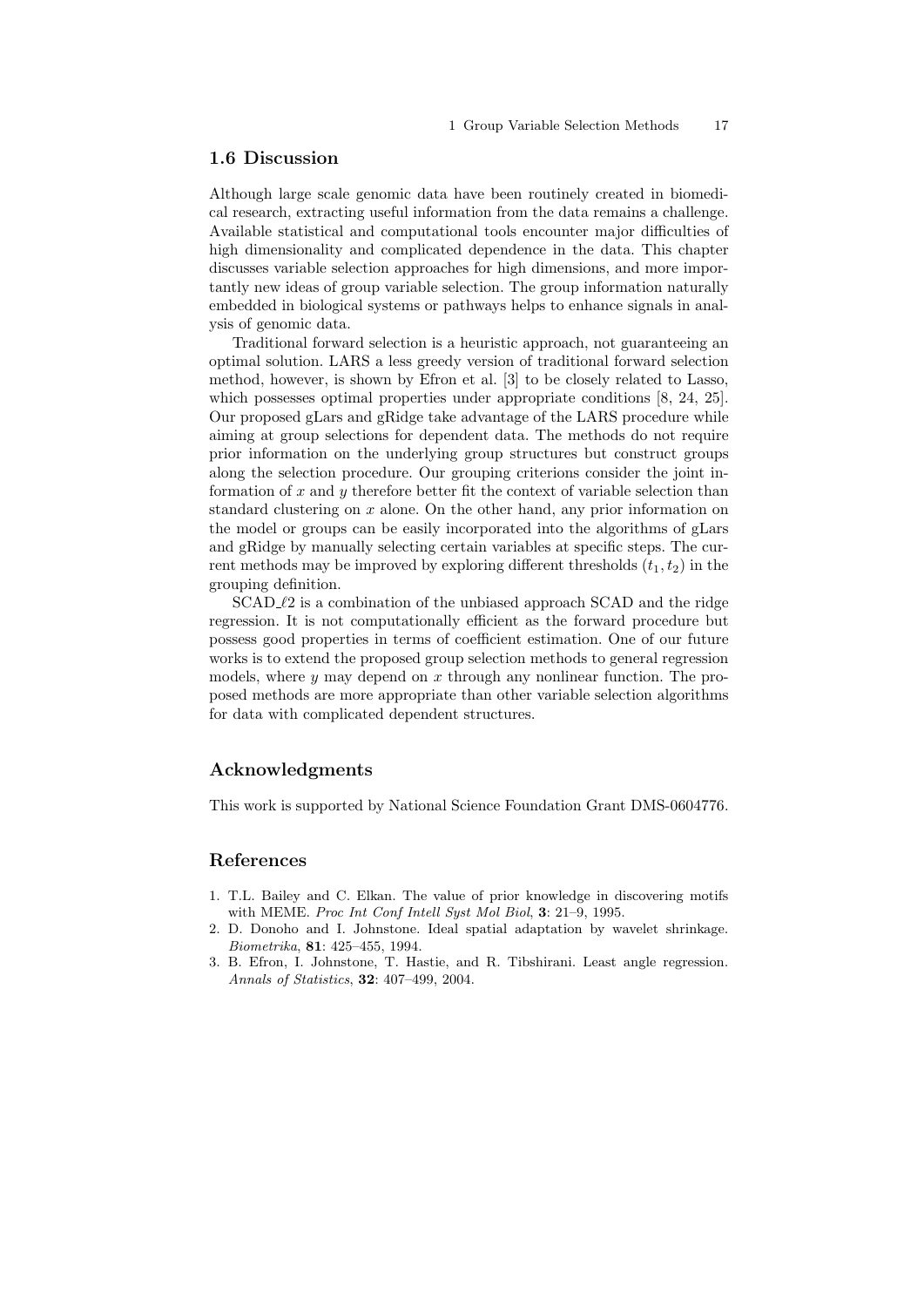- 18 Jun Xie and Lingmin Zeng
- 4. J. Fan and R. Li. Variable selection via nonconcave penalized likelihood and its oracle properties. Journal of the American Statistical Association, 96: 1348–1360, 2001.
- 5. X. Huo and X. Ni. When do stepwise algorithms meet subset selection crieteria? The Annals of Statistics, 35(2): 870–887, 2006.
- 6. N-K. Kim and J. Xie. Protein Multiple Alignment Incorporating Primary and Secondary Sequence Information. Journal of Computational Biology, 13(10): 1735–1748, 2006.
- 7. Y. Kim, H. Choi, and H-S. Oh. Smoothly Clipped Absolute Deviation on High Dimensions. Journal of the American Statistical Association, 103(484): 1665– 1673, 2008.
- 8. K. Knight and W. Fu. Asymptotics for lasso-type estimators. Technometrics,  $12(1): 69-82, 2000.$
- 9. C. Leng, Y. Lin, and G. Wahba. A note on the lasso and related procedures in model selection. Statisica Sinica, 16: 1273–1284, 2006.
- 10. M. Morley, C.M. Molony, T.M. Weber, J.L. Devlin, K.G. Ewens, R.S. Spielman, and V.G. Cheung. Genetic analysis of genome-wide variation in human gene expression. Nature, 430: 743–747, 2004.
- 11. T. Park and G. Casella. The Bayesian Lasso. Technical report, University of Florida, Gainesville, FL, 2008.
- 12. T.E. Scheetz, K.Y. Kim, R.E. Swiderski, A.R. Philp, T.A. Braun, K.L. Knudtson, A.M. Dorrance, G.F. DiBona, J. Huang, T.L. Casavant, V.C. Sheffield, and E.M. Stone. Regulation of Gene Expression in the Mammalian Eye and Its Relevance to Eye Disease. Proceedings of the National Academy of Sciences, 103: 14429–14434, 2006.
- 13. G.A. Seber and J. Alan. Linear regression analysis (2rd ed). Wiley-interscience, 2003.
- 14. M. Segal, K. Dahlquist and B. Conklin. Regression approach for microarray data analysis. Journal of Computational Biology, 10: 961–980, 2003.
- 15. I. Simon, J. Barnett, N. Hannett, C.T. Harbison, N.J. Rinaldi, T.L. Volkert, J.J. Wyrick, J. Zeitlinger, D.K. Gifford, T.S. Jaakkola, and R.A. Young. Serial regulation of transcriptional regulators in the yeast cell cycle. Cell, 106: 697–708, 2001.
- 16. P.T. Spellman, G. Sherlock, M.Q. Zhang, V.R. Iyer, K. Anders, M.B. Eisen, P.O. Brown, D. Botstein, B. Futcher. Comprehensive identification of cell cycleregulated genes of the yeast Saccharomyces cerevisiae by microarray hybridization. Mol Biol Cell, 9(12): 3273–97, 1998.
- 17. R. Tibshirani. Regression shrinkage and selection via the lasso. Journal Royal Statistical Society B, 58: 267–288, 1996.
- 18. D.G. Wang, J. Fan, C. Siao, A. Berno, P. Young, R. Sapolsky, G. Ghandour, N. Perkins, E. Winchester, J. Spencer, L. Kruglyak, L. Stein, L. Hsie, T. Topaloglou, E. Hubbell, E. Robinson, M.S. Morris, N. Shen, D. Kilburn, J. Rioux, C. Nusbaum, S. Rozen, T.J. Hudson, R. Lipshutz, M. Chee, and E.S. Lander. Largescale identification, mapping, and genotyping of single-nucleotide polymorphisms in the human genome. Science, 280: 1077–1082, 1998.
- 19. J. Wu and J. Xie. Computation-Based Discovery of Cis-Regulatory Modules by Hidden Markov Models. Journal of Computational Biology, 15(3): 279–290, 2008.
- 20. J. Xie and N-K. Kim. Bayesian Models and Markov Chain Monte Carlo Methods for Protein Motifs with the Secondary Characteristics. Journal of Computational  $Biology, 12(7): 952–970, 2005.$